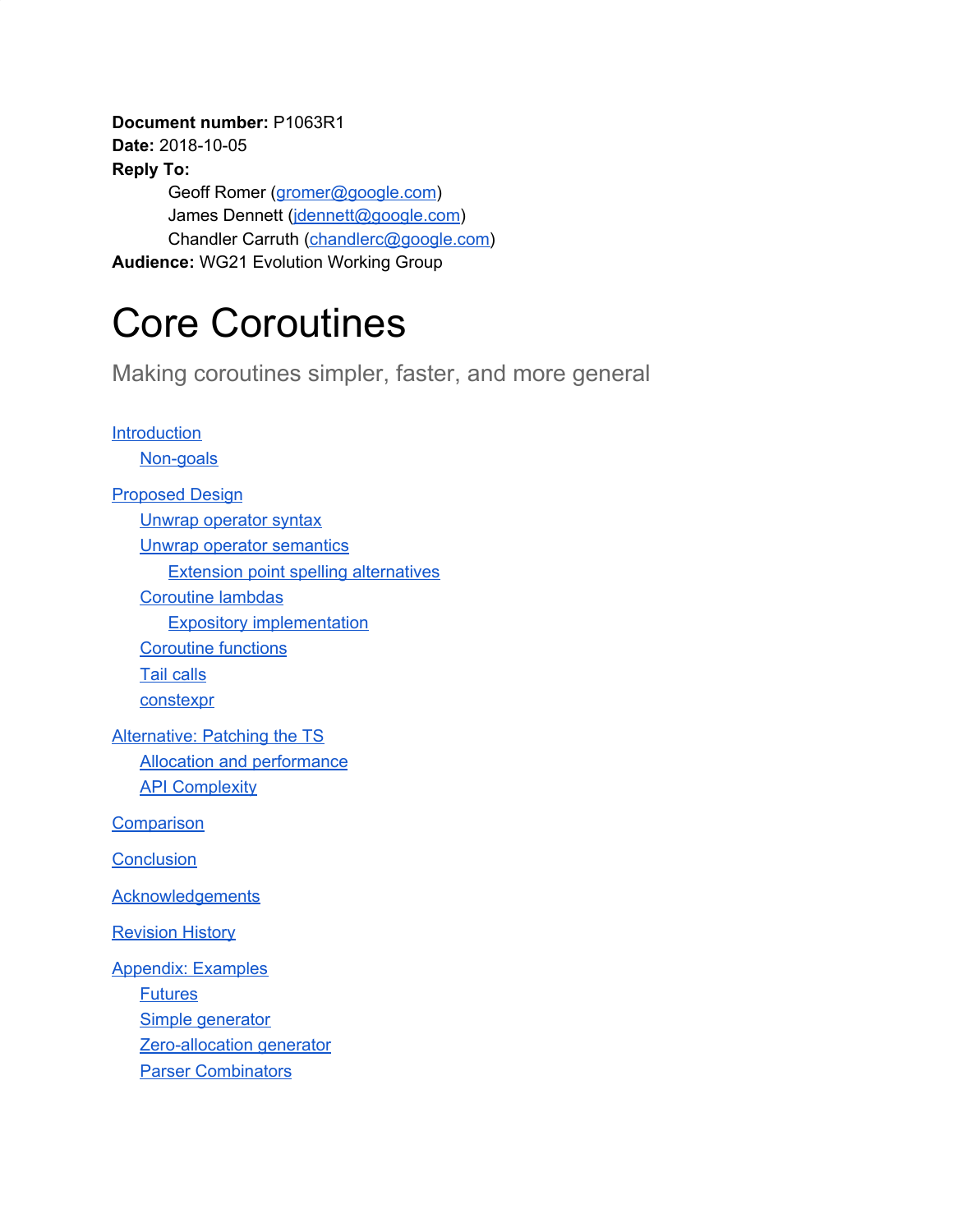### <span id="page-1-0"></span>**Introduction**

"*C++ is a general-purpose programming language providing a direct and efficient model of hardware combined with facilities for defining lightweight and efficient abstractions.*

Or terser:

*C++ is a language for developing and using elegant and efficient abstractions.*"

— Bjarne Stroustrup, *The C++ Programming Language (4th Edition)*

The Coroutines TS provides users with an elegant and efficient abstraction for writing asynchronous code. We mean that as both sincere praise, and as a critique: the Coroutines TS provides an abstraction, but it does not provide programmers with the facilities they need to define their own elegant and efficient abstractions. Furthermore, the TS's abstraction prioritizes the asynchronous use case in a variety of ways that prevent it from being general-purpose. It gives programmers ways of extending and reusing the asynchrony abstraction, but they remain locked into many of the design tradeoffs motivated by the original use case.

Fundamentally, the Coroutines TS does not provide a direct and efficient model of hardware<sup>1</sup>: the primitive objects and operations that are used to implement coroutines are hidden behind an abstraction boundary.

Nearly all of the serious issues we identified in [P0973R0](http://www.open-std.org/jtc1/sc22/wg21/docs/papers/2018/p0973r0.pdf) are reflections of this problem:

- Programmers cannot reliably prevent coroutine-based code from allocating memory, even if they know the allocation is unnecessary, because the allocation takes place behind the abstraction boundary.
- Programmers cannot control variable-capture semantics, and can all too easily overlook them entirely, because the capture is hidden behind an interface that presents itself as a function call.
- The library bindings are extremely complex because different abstractions require the underlying primitives to be composed in different ways. The TS supports this by providing APIs for the programmer to *configure how they are composed*, rather than permitting the programmer to *write code that composes them*.
- The co\_await keyword is an overt manifestation of the TS's preference for the asynchronous use case.

<sup>1</sup> We suggest as a friendly amendment that the quote should say "a direct and efficient model of *the platform*". For example, C++ templates provide a direct and efficient map of the compiler's code generation facilities, rather than of any hardware feature.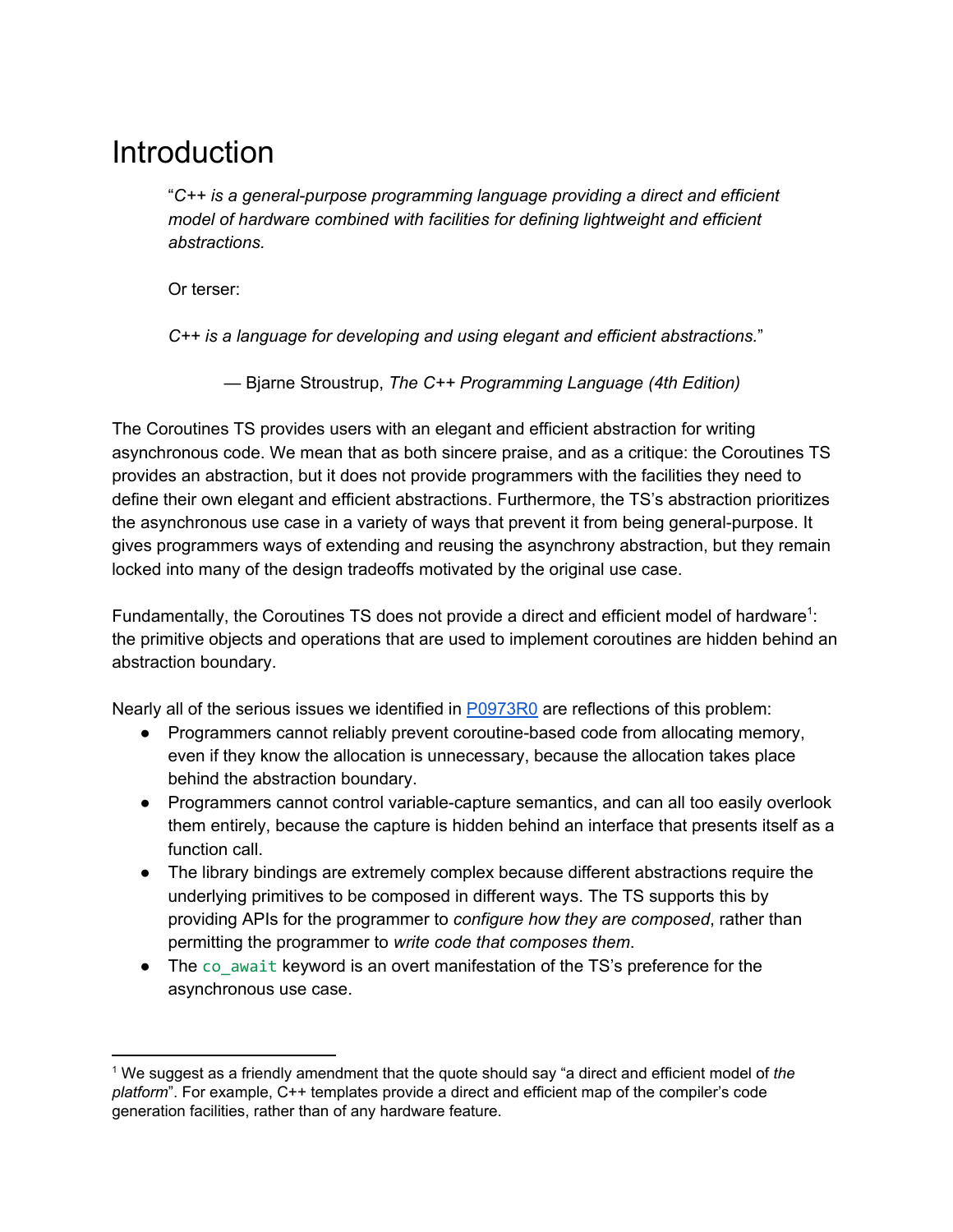In this paper, we propose exposing a minimal set of coroutine primitives that map directly to the underlying implementation. This results in a design for coroutines that is substantially simpler and yet can efficiently support a broader range of uses.

We see no practical way of making our proposed revisions backwards-compatible with the Coroutines TS design, so they must be adopted before coroutines reach an IS (if at all). Straw polling in Jacksonville indicated a strong desire to ship coroutines in C++20, but we are uncertain as to whether our proposal can be implemented and sufficiently vetted in the time remaining. As an alternative we also present a much more minimal set of changes to the TS, which we believe are feasible in the C++20 timeframe, to address some of the concerns from P0973. Unfortunately, these alternative changes necessarily avoid addressing the fundamental issue of hidden primitives, and instead focus on adding yet more configuration options to patch use cases already known to be problematic.

#### <span id="page-2-0"></span>Non-goals

This proposal is solely concerned with "stackless" coroutines, and does not address the kinds of problems that are solved by "stackful" coroutines. We fully support the committee's decision to pursue stackless and stackful coroutines independently.

This proposal does not attempt to extend coroutines to be a fully general monad facility. For programmers who wish to adopt a monadic approach, both our proposal and the TS are limited to supporting *linear monads*, because they do not support copying a suspended coroutine frame, and consequently do not support nondeterministically resuming from the same state with multiple inputs.

## <span id="page-2-1"></span>Proposed Design

#### <span id="page-2-2"></span>Unwrap operator syntax

We propose replacing the co\_await keyword with an operator-like token, which we tentatively suggest spelling  $\lceil \langle - \rceil$  (we are very open to committee feedback on the spelling):

```
optional<string> f();
string s = [(-1) f();
```

```
future\langlestring> g();
string s = [(-] g();
```

```
expected<string> h();
string s = [(-1) h();
```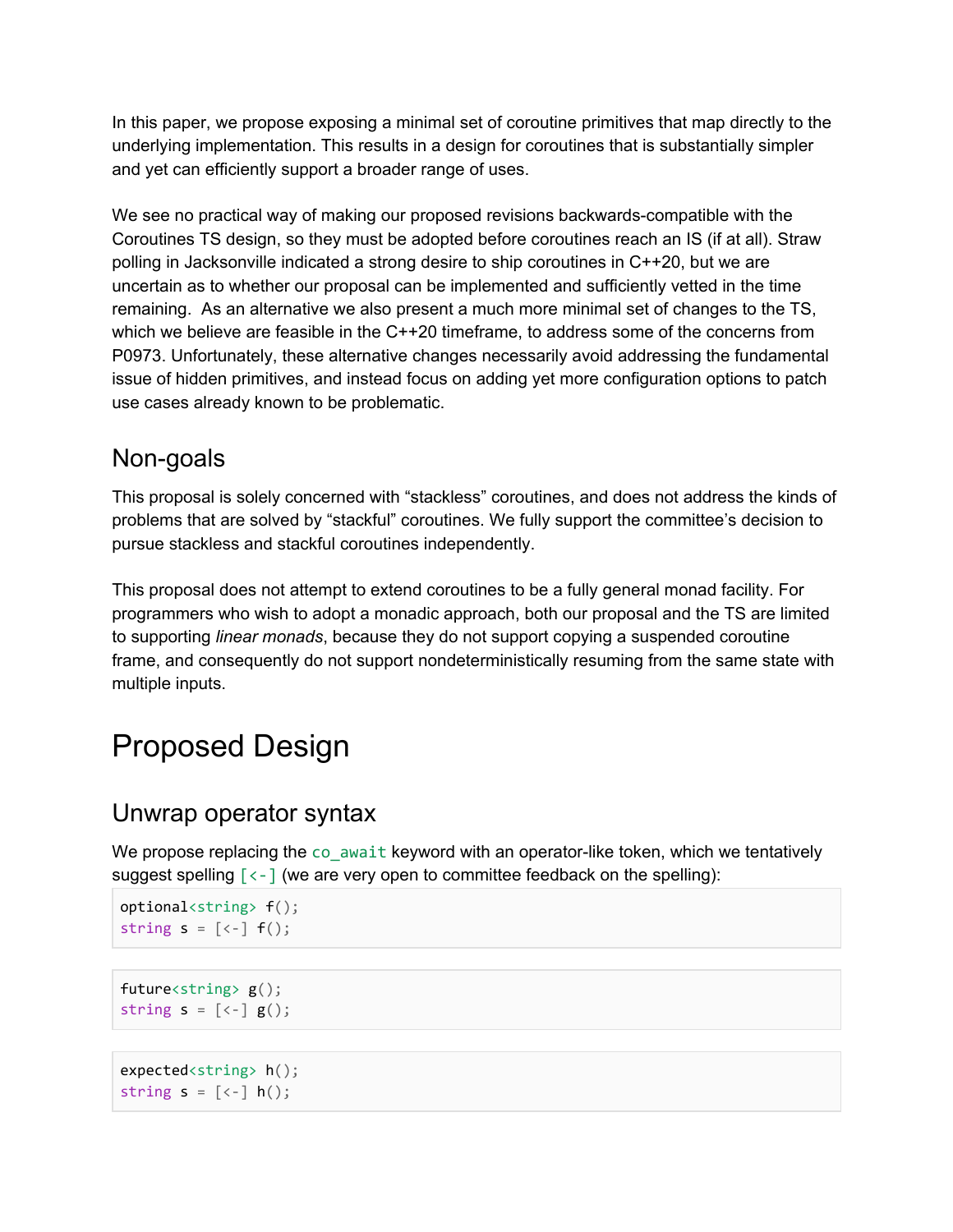Our proposed spelling is intended to suggest *unwrapping*, which we regard as the most central meaning of these expressions. Correspondingly, we propose to refer to them as *unwrap expressions* rather than "await expressions", and we refer to the operand of an unwrap expression as a *wrapper* (and its type as a *wrapper type*).

An operator-like token has two major advantages over an English-derived keyword:

- An operator can more easily avoid tying itself to a particular use case, as co await is tied to asynchrony.
- An operator need not choose between colliding with existing identifiers in user code, or being so awkwardly spelled that no existing code uses it. It must avoid colliding with existing C++ syntax, but that's a far more manageable problem.

**Option:** We could also introduce a binary operator analogous to  $\rightarrow$ , such that  $\times$  op  $\vee$  is equivalent to  $(\lceil \langle -\rangle \chi)$ . This would make it easier to chain applications of the unwrap operator.

**Alternative:** The unwrap token could be a suffix, rather than a prefix. This has the advantage of naturally supporting chaining:

optional\_struct[->].optional\_sub\_struct[->].field

However, this would depart from C++ convention (unary operators are generally prefixes), and could reduce readability by making the token less prominent.

Alternative: A different keyword spelling could be less use-case-specific than co\_await. However, any keyword will still suffer from the need to avoid collisions with identifiers, and it is doubtful if any keyword can fully capture the breadth of possible use cases. Our best suggestion along these lines would be something like co unwrap, but unwrapping is not the sole meaning of this operation; just the most central one. For example, it's a poor fit for unidirectional generators:

```
co unwrap std::yield(foo); // Huh?
```
#### <span id="page-3-0"></span>Unwrap operator semantics

Consider how an expression  $\cos$  await x is evaluated: the state of the enclosing coroutine is reified as an object, and passed to an algorithm that is controlled by the library associated with x. That algorithm may eventually do two things:

- 1. return a value to the coroutine's caller, and
- 2. resume the coroutine, specifying the value of the co await expression.

The first is mandatory and synchronous, whereas the second is optional and may be synchronous or asynchronous.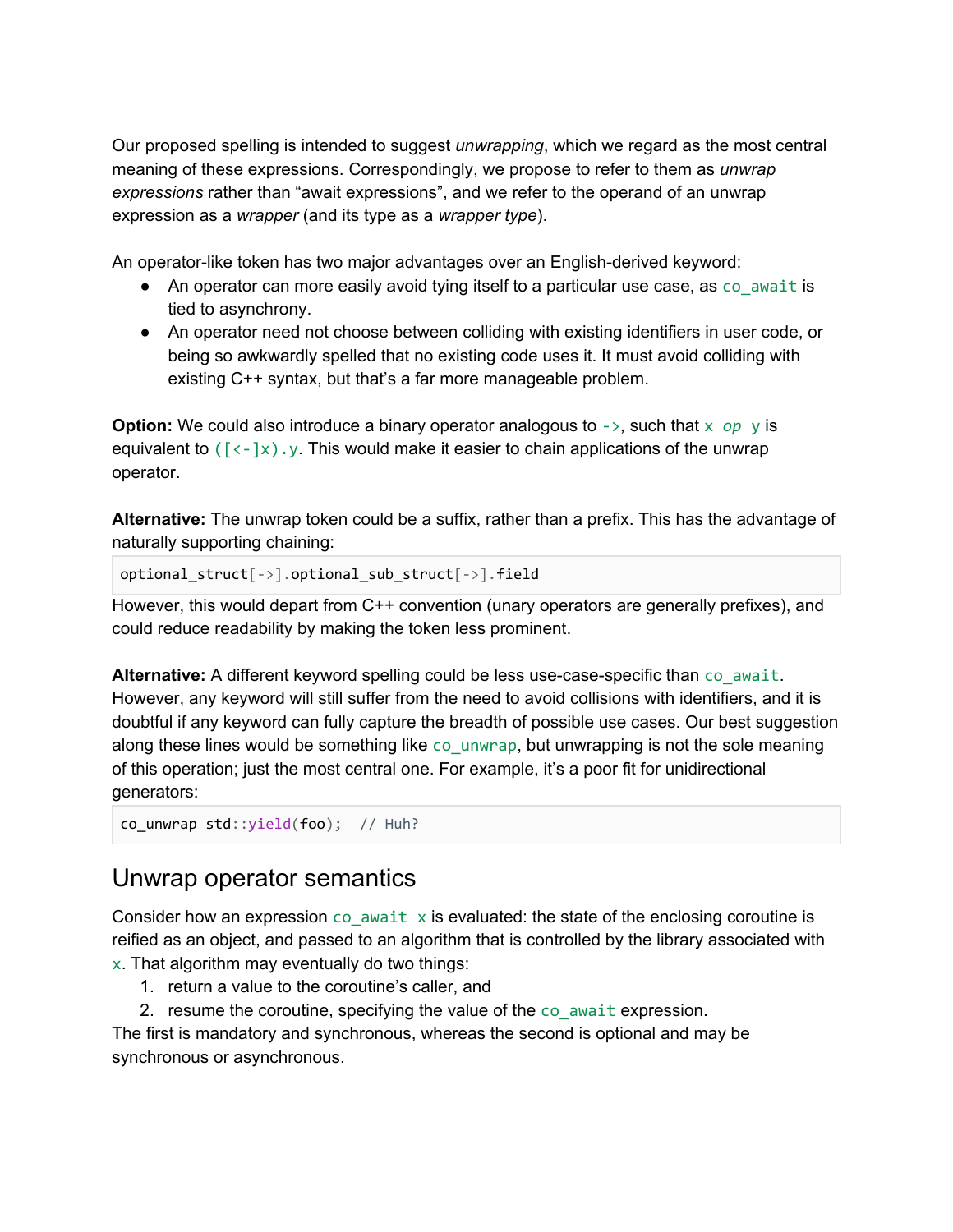Notice that both suspension and resumption of the coroutine act as inversions of control; this is most obvious in the case of resumption, where control returns from an expression via a function call, rather than a return statement, but the initial transfer of control (from a stack frame to an algorithm that takes that frame as input) is also effectively an inversion of control. Thus, the coroutine and its caller act as dual *control flow domains*, separated by these complementary inversions of control.

We propose to allow the library to implement almost that entire algorithm directly in C++ code. Specifically, the library will define a function which takes a coroutine object and returns the value that is returned to the coroutine's caller, while arranging for the coroutine to be resumed in whatever manner is appropriate to the library. This change is motivated by the observation that C++ code is a far simpler and more general way to specify an algorithm than overloading the ~15 extension points of a fixed algorithm specified by the standard.

In the initial version of this proposal, that algorithm was expressed as a single function, operator $\lceil \langle -1 \rangle$ . However, requiring the library to deal with both control flow domains in a single function body tended to make that function body fairly complex, and necessitated an awkward dual return type syntax to express the types returned to the coroutine caller and to the caller of the unwrap operator. To address those shortcomings, we propose instead for the library to express the algorithm using a pair of functions:

- coroutine\_suspend is invoked when execution of the coroutine is suspended. Its return value becomes the value returned to the caller (hence, it is expressed in the caller's control flow domain), and it typically makes some arrangement for the coroutine to be resumed. It corresponds closely to await\_suspend in the Coroutines TS.
- coroutine resume is invoked when execution of the coroutine resumes. Its return value becomes the value of the unwrap expression (hence, it is expressed in the coroutine's control flow domain), and it typically has very little logic. It corresponds closely to await resume in the Coroutines TS.

These two are joined by a third function, coroutine\_return, which determines the semantics of a return statement or implicit return from a coroutine.

All three functions take as input an object we will refer to as the *shared state*. This an object associated with the coroutine's return type that lives as long as the coroutine<sup>2</sup>, can store long-lived state associated with the wrapper, and acts as a "hook" for name lookup to find the aforementioned functions. Thus, it corresponds closely to the concept of a "promise" from the Coroutines TS, but we have chosen not to adopt that term (or the names await suspend and await resume) in our proposal because they are too closely tied to the asynchronous use case.

Here's an example of how these functions might be used to define the semantics of a coroutine that returns [expected<T,E>](http://www.open-std.org/jtc1/sc22/wg21/docs/papers/2018/p0323r6.html):

<sup>&</sup>lt;sup>2</sup> In a subsequent revision of this paper, we intend to propose that the shared state be a sub-object of the coroutine, which will greatly simplify the library code that manages the shared state (among many other advantages).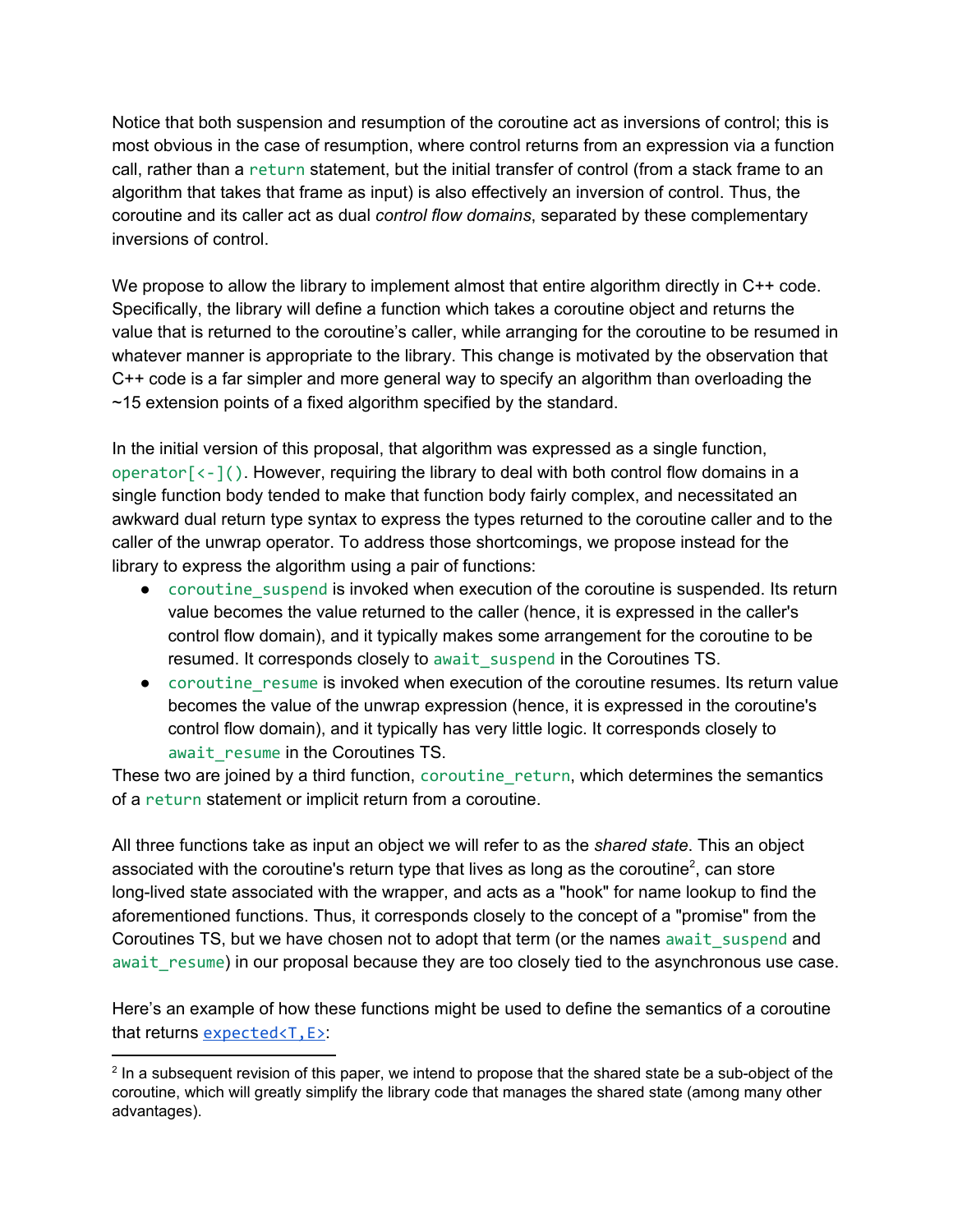```
template <typename T, typename E>
struct expected_shared_state {
 template <typename U, typename Continuation>
 expected<T, E> coroutine_suspend(
     const expected<U,E>& e, Continuation& continuation) {
   if (e.has_value()) {
     tail return continuation();
   } else {
     return unexpected(e.error());
   }
 }
 template <typename U>
 const U& coroutine_resume(const expected<U,E>& e) {
   return *e;
 }
 expected<T, E> coroutine_return(const T& value) {
   return value;
 }
}
```

```
(See below for a discussion of tail return)
```
As shown in this example, these functions can be members of the shared state (which in this case is stateless, and is being used only as a name lookup hook), but they can also be free functions that take the shared state as the first parameter. coroutine\_suspend also takes the wrapper object (i.e. the operand of the unwrap expression), and the *continuation*<sup>3</sup>, a compiler-generated function object which, when called, resumes the coroutine (this plays a role akin to coroutine handle, but without the mandatory type erasure). coroutine resume takes the object being unwrapped, and coroutine\_return takes the operand of the return statement.

In many cases, the library code that resumes the coroutine is naturally in a position to determine the value of the unwrap expression that is being resumed, so it would be very convenient if the continuation took an argument specifying that value. However, we have no way to pass that value into coroutine resume: we can't pass it as an additional parameter, because the compiler would have no way to determine the type of the corresponding argument when type-checking the coroutine body. Instead, the library must stash the value in either the wrapper or the shared state (see the [appendix](#page-22-0) for examples, notably yield result in the generators, and cached\_result\_ in the parser).

<sup>&</sup>lt;sup>3</sup> We no longer propose a separate parameter representing the suspension point, because we no longer believe the performance benefits of that approach (if any) will be significant enough to justify the extra complexity.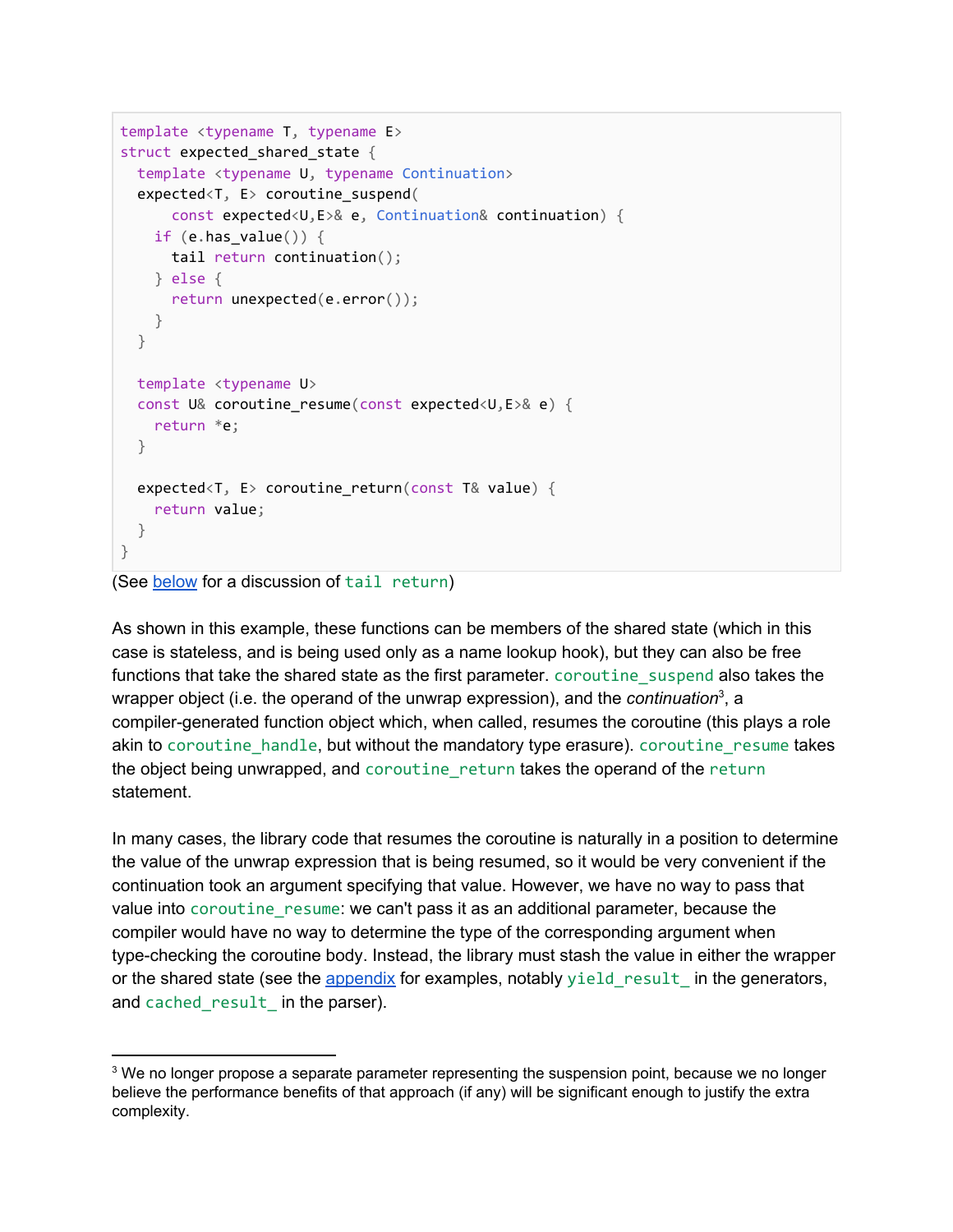The return type of the continuation is called the *suspension type*, because its primary role is to convey information about the suspended state of the coroutine to the library code that invoked the continuation. The suspension type is determined by the return types of every coroutine suspend and coroutine return call generated for the coroutine, which must be identical other than cv-qualification in order to facilitate tail call [elimination.](#page-14-0) Note that in this simple example, the suspension type happens to also be the return type of the coroutine, but that is not the case in general.

Thus, the example above says that if e holds a  $\top$  value, the coroutine is resumed, with  $\ast$ e as the value of the unwrap expression. This happens synchronously as part of the  $\lceil \langle - \rceil$  operation, so even though the coroutine returns when the  $\lceil \langle - \rceil$  operation returns, the effect is as if the  $\lceil \langle - \rceil$ operation simply returned control to the coroutine, which then returns normally. On the other hand, if e holds an error, that error is returned immediately to the coroutine's caller, and consequently the coroutine returns immediately, and the remainder of the coroutine is never executed.

Note that when evaluating an unwrap expression, control leaves the enclosing coroutine (without exiting any scopes) before coroutine\_suspend overload is invoked. Consequently, if coroutine suspend throws an exception, the coroutine will not be found during stack unwinding. An unwrap expression can only throw if its operand throws, or if coroutine resume throws.

Note that for simplicity, the example above glosses over the issue of qualifiers on the expected $\langle T, E \rangle$  object: like  $\ast e, \{ \langle - \rangle \}$  e should be mutable if and only if e is mutable, and should be an rvalue if and only if e is an rvalue. This can be accomplished via a set of four overloads (with the unwrapped return type qualified to match the parameter), and/or perfect forwarding (with the unwrapped return type computed via a metafunction such as  $P0847R0$ 's like t).

#### <span id="page-6-0"></span>Extension point spelling alternatives

The names coroutine\_suspend and coroutine\_resume have the drawback that they do not immediately suggest a connection to the  $\lceil \langle - \rceil \rceil$  syntax that they implement, in the way that operator[<-] did. Furthermore, it is somewhat problematic for the core language to give special meaning to certain ordinary identifiers (our proposal shouldn't invalidate any existing code, but any pre-existing functions with these names may make it harder to adapt types in their namespace to work with coroutines).

In principle, coroutine suspend and coroutine resume could both be named operator $\lceil < - \rceil$ , since they have different arities (drawing on the precedent of using arity to distinguish prefix from postfix overloads of  $++$  and  $--$ ), but we think that would be unacceptably confusing. Introducing named tag parameters (e.g. operator  $\lceil \langle -1 \rangle$  suspend  $t, \ldots$ )) would be awkward at best.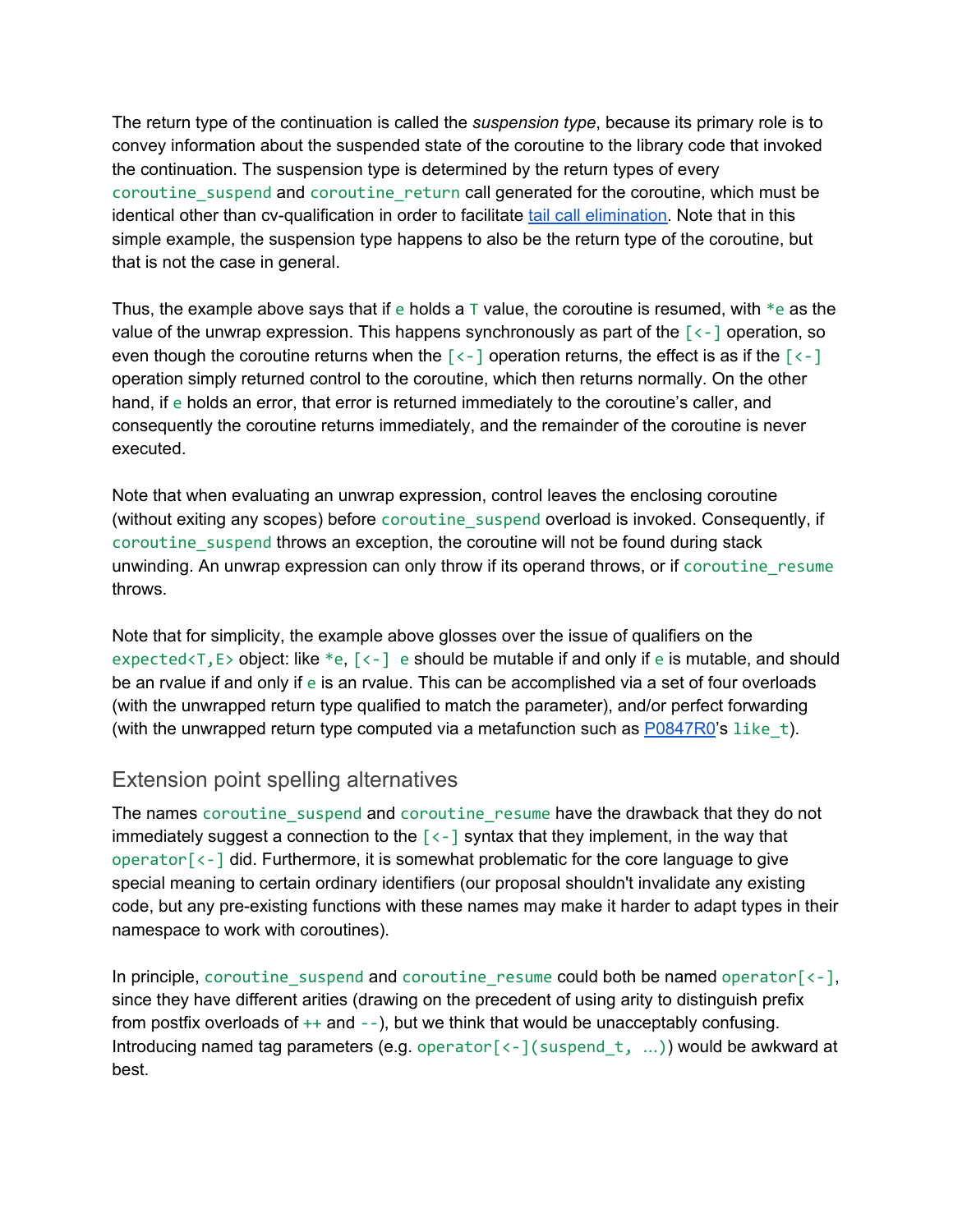A better option might be to spell these functions operator  $\lceil \langle - \rceil \rceil$  suspend() and operator  $\lceil \langle - \rceil \rceil$ resume(). This would be a novel extension of the operator syntax, but a syntactically straightforward one (other than perhaps the case of taking the address of such a function, but that can easily be disallowed).

Finally, we could introduce a new syntax for the operation of resuming a continuation, i.e. @ continuation or continuation@ rather than continuation() (where  $\emptyset$  is a placeholder for a token to be determined). coroutine resume could then be spelled operator@, leaving operator $\lceil \langle - \rceil$  for the suspend operation. However, it may be surprising that neither of the arguments to operator@ is the operand of the @ expression. Furthermore, we haven't found a suitable spelling for  $\omega$ ;  $\lceil -\rangle$  offers a tempting symmetry, but it fairly cries out to be interpreted as a binary operator  $x \sim -1$  continuation that resumes the coroutine with x as the value of the unwrap expression, and as discussed earlier, we can't pass that value as an argument to the resume operation.

In any of the above cases, we expect that coroutine return would be spelled operator return.

#### <span id="page-7-0"></span>Coroutine lambdas

A fundamental distinction between a C++ coroutine and an ordinary function is that the state of a running coroutine (i.e. the coroutine frame) is effectively an object: it has storage and a lifetime, and provides operations that the program can invoke. However, the Coroutines TS does not expose coroutines as objects; instead, it creates them implicitly (via another core-language algorithm with its own extension points) and exposes only a type-erased handle.

We propose instead to make coroutines fully-fledged objects, which can be created and managed in the same way as any other object. Lambda syntax has exactly the properties we need for this purpose: it lets us define a callable object from a function body, and allows us to explicitly specify capture semantics. A coroutine lambda is distinguished from an ordinary lambda by the fact that it specifies a wrapper type rather than a return type, using the  $\lceil - \rangle$ syntax:

```
future<string> foo();
future<int> bar();
…
auto my_coroutine = [] [->] future<int> {
 int i = ([(-] \text{foo}()) \text{.size}());return i + [\langle -]bar();
};
```
A coroutine lambda is much like an ordinary lambda, except that its state includes not only its captures, but also any local variables that must be preserved across suspensions. Similarly, it exposes not only a call operator for the initial invocation, but also one for resuming execution.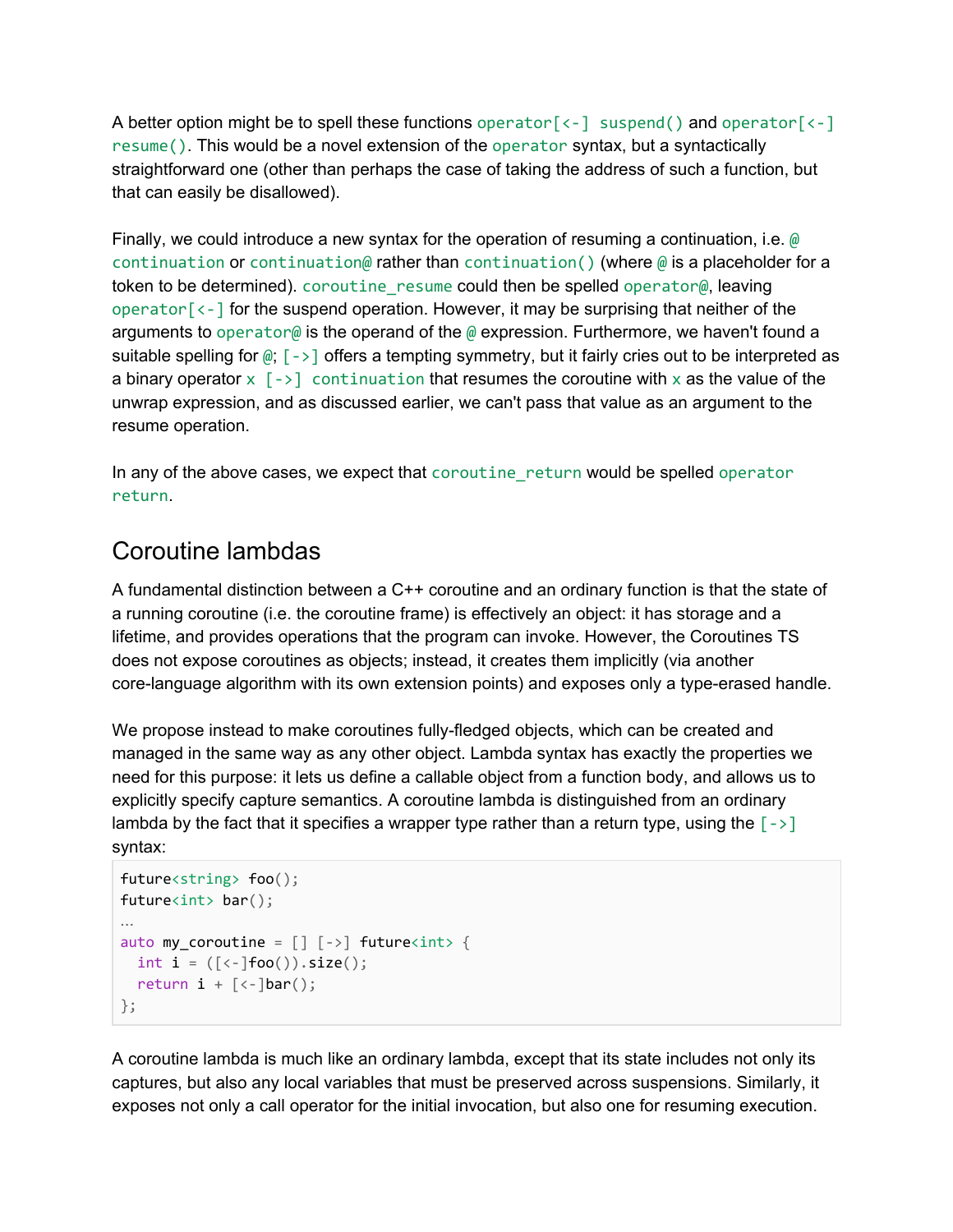The call operator that begins execution takes the shared state as a parameter (with a type determined by the shared state type member of the wrapper type, e.g. future<int>::shared\_state\_type in the example above), essentially as a workaround for the lack of a viable constructor syntax for lambdas. The resumption call operator takes no arguments. As discussed earlier, the return type of the call operators is the suspension type, which is determined from the coroutine\_suspend and coroutine\_return overloads invoked by the coroutine.

The call operators are never const (in effect, coroutine lambdas are always implicitly mutable); in principle we could allow the user to specify or omit mutable as with ordinary lambdas, but in practice mutable would just be boilerplate, since it would only be correct and safe to omit it in cases where the coroutine has effectively no mutable stack variables, which we expect to be rare and marginal.

Coroutine lambdas cannot take parameters. This is for reasons of safety: the code in a coroutine may continue executing after the initial function call has returned (from the caller's point of view), so if any temporary values were passed to pointer or reference parameters of the coroutine, they would be left dangling. The inputs to a coroutine lambda are instead expressed via the capture group. See [below](#page-11-0) for how coroutine lambdas can be used to define ordinary functions with parameters, etc.

Modeling coroutines as lambdas rather than functions has two major benefits: first, it enables library code to control the creation, usage, and destruction of coroutine frames in exactly the same way as any other object (and in particular, allows the creation of coroutine libraries that are allocation-free by construction, rather than at the whim of the optimizer). Second, the capture syntax gives programmers explicit control over capture semantics (in the Coroutines TS, capture semantics are controlled by the parameter types, but parameter types are API-visible, and so API owners are not always at liberty to change them). Use of capture syntax also leverages programmers' existing intuitions: reference and pointer inputs to a coroutine are potentially hazardous in the same way, and for the same reasons, as the reference and pointer captures of an ordinary lambda.

Note that exceptions have no special semantics inside a coroutine: any exception that isn't caught in the body of the coroutine will propagate to the caller that resumed the coroutine (which will typically be library code associated with the coroutine, so this shouldn't have any major functional effects).

**Alternative:** we could specify that exceptions that escape the coroutine are caught and forwarded to an extension point comparable to coroutine return. This would provide some minor benefits (primarily, greater consistency in how exceptions and ordinary returns are propagated), but also some minor drawbacks: it complicates the API, and we would not be able to handle exceptions thrown from tail calls (i.e. unwrap expressions and return statements), which may be surprising, and may limit the consistency benefits.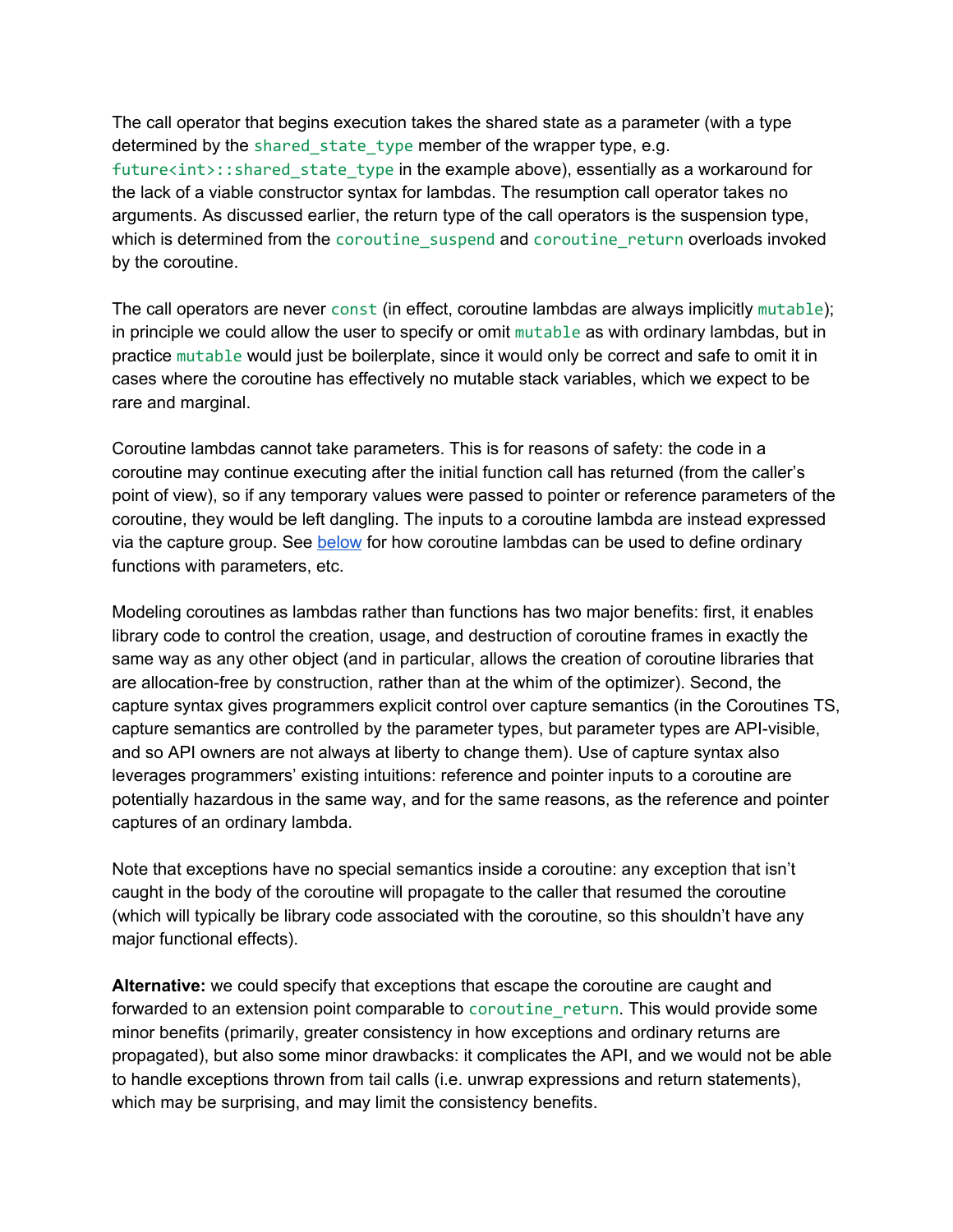#### <span id="page-9-0"></span>Expository implementation

The following example illustrates how a compiler might generate equivalent C++17 code for a given coroutine. Of course, this is not how we expect coroutine compilation to actually work, but it can serve as a "reference implementation" to understand the API and behavior of coroutine objects.

Consider the following code:

```
expected<string, Err> foo(const string& s);
expected<int, Err> bar();
void f(const string& s) {
  auto coroutine = [8s] [->] expected<int, Err> {
         int i = ( [ \langle - ] \text{foo}(s) ) . size( ) ;return i + [\langle -]bar();
       };
}
```
The compiler could implement that by generating the following code:

```
// Convenience helper shared by all coroutine implementations
template <typename T>
class __manual_lifetime {
 std::aligned_storage_t<sizeof(T), alignof(T)> storage_;
public:
 template <typename... Args>
 void emplace(Args&&... args) {
   new (&storage_) (std::forward<Args>(args)...);
 }
 T& get() { return *reinterpret_cast<T*>(&storage_); }
 void destroy() {
    get().~T();
 }
};
// The generated type of the coroutine lambda
class _f_1 {
 using wrapped_return_type = expected<int, Err>;
 using suspension_type = expected<sub>int</sub>, Err>;
 using shared_state_type = typename wrapped_return_type::shared_state_type;
public:
  -f_1(const -f_1&) = delete;
```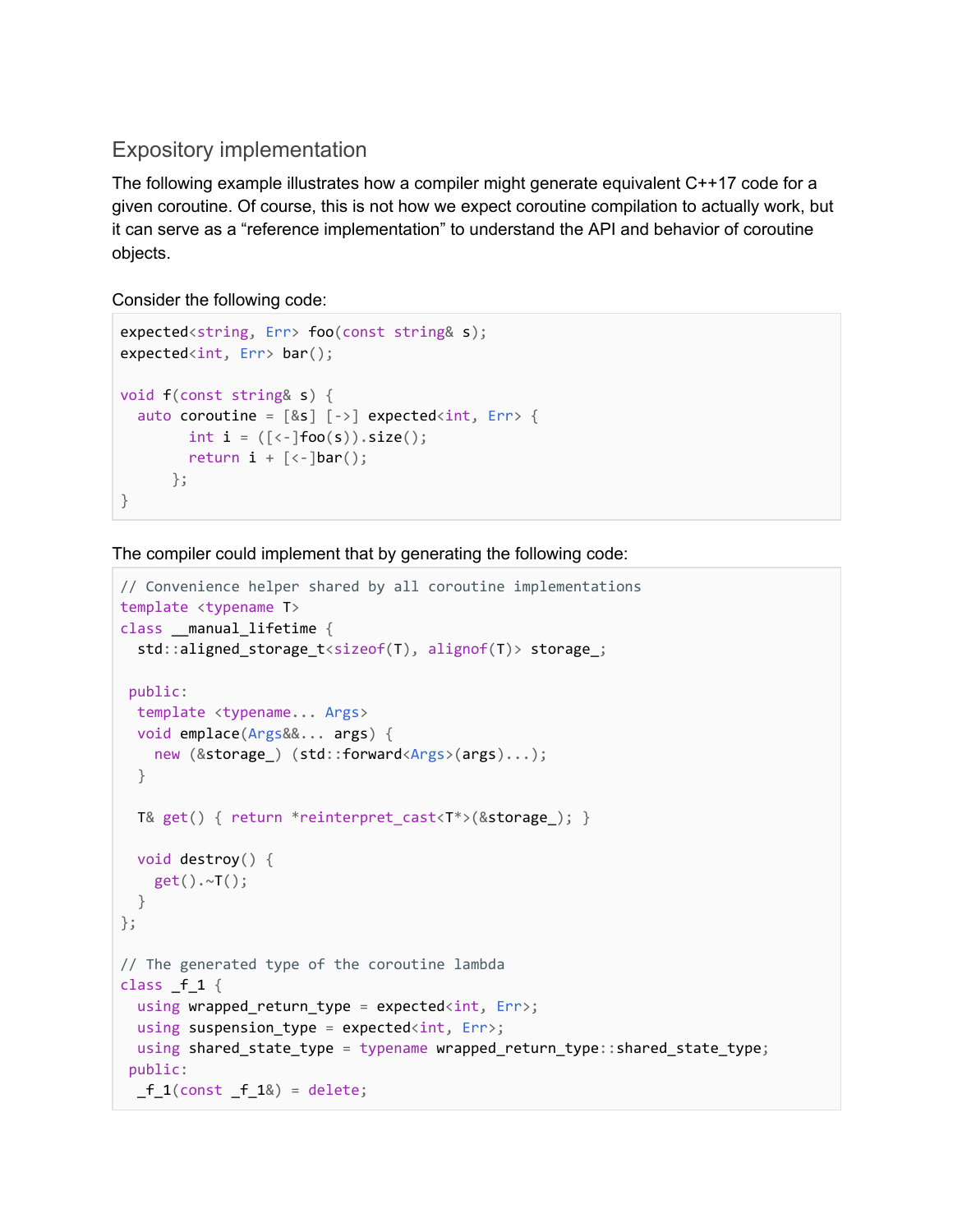```
_f_1(f_1&\&0) = delete;-f_1& operator=(const -f_1&) = delete;
-f_1& operator=(f_1&8) = delete;
// Beginning of execution
suspension_type operator()(shared_state_type shared_state) {
  __shared_state.emplace(std::move(shared_state));
  __tmp_1.emplace(foo(s));
  _ suspend point = 1;
  tail return __shared_state.get().coroutine_suspend(__tmp_1.get(), *this);
}
suspension_type operator()() {
  switch (__suspend_point) {
    case 1:
      i.emplace( shared state.get().coroutine resume( tmp 1.get()).size());
      __tmp_1.destroy();__tmp_2.emplace(bar());
      __suspend_point = 2;
      tail return __shared_state.get().coroutine_suspend(__tmp_2.get(), *this);
    case 2:
      int _result = i.get() +__shared_state.get().coroutine_resume(__tmp_2.get());
      __tmp_2.destroy();
      _suspend_point = 3;
     i.destroy();
      return __shared_state.get().coroutine_return(__result);
 }
}
\sim f_1() {
  switch(__suspend_point) {
   case 1:
      _t _tmp_1.destroy();
     break;
    case 2:
      __tmp_2.destroy();
      i.destroy();
     break;
    case 0:
    case 3:
      break;
 }
 __shared_state.destroy();
}
```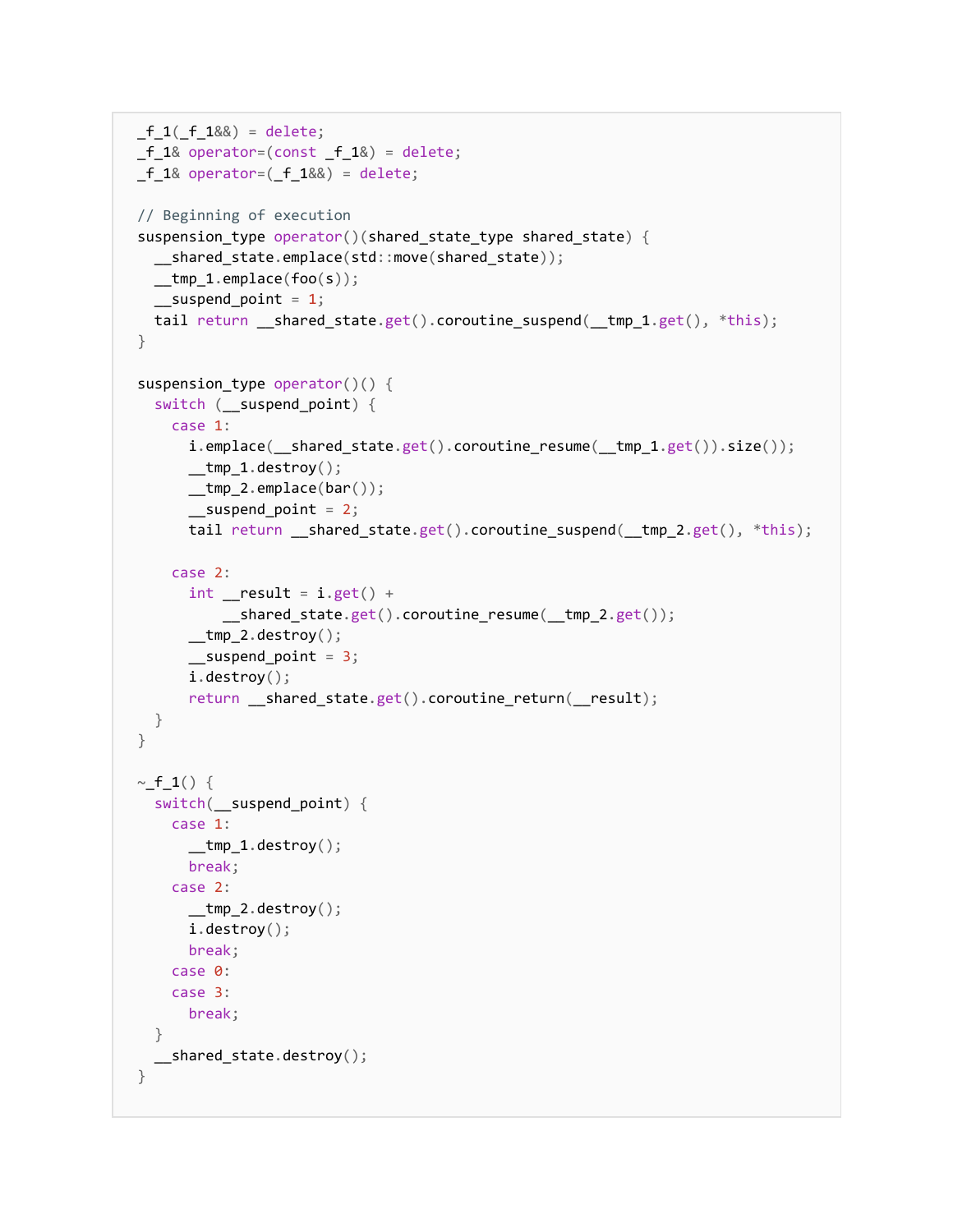```
private:
 // Implicitly invoked via lambda capture syntax
 -f_1(const string& s) : s(s), __suspend_point(0) {}
  __manual_lifetime<shared_state_type> __shared_state;
  size_t __suspend_point;
  // Captures
  const string& s;
  // Stack variables
  //
  // The layout of these members is purely illustrative; in practice we expect
  // the compiler to lay out this class using the same algorithms it uses to
  // lay out ordinary stack frames.
  __manual_lifetime<int> i;
 union {
    __manual_lifetime<expected<string, Err>> __tmp_1;
    __manual_lifetime<expected<int, Err>> __tmp_2;
 };
};
void f(const string& s) {
  auto coroutine = _f_1(s);
}
```
Some notes on how we present this implementation:

- The generated code must also ensure that the local-variable members are suitably destroyed, and the object is left in a destructible state, if an exception escapes the coroutine body. This logic is omitted from the above code for clarity and simplicity.
- See [below](https://docs.google.com/document/d/1hntr14MqSozljVk7mMPbFkmi2MkoGit7k8lqg-Jm03I/edit?disco=AAAABzfS3tI&ts=5b610a50#heading=h.p0adl5mu4m45) for a discussion of tail return, and note in particular that the example code above presumes that the functions being invoked are defined in the current translation unit; otherwise ordinary return would be used.

Note that the coroutine transformation does not affect the existing rules for the sequenced-before relation; if an unwrap expression and some other operation are unsequenced, the latter operation may be evaluated before the unwrap expression, or it may not be evaluated until the continuation is resumed (which, of course, may never happen).

### <span id="page-11-0"></span>Coroutine functions

We expect that in most use cases, coroutine lambdas will not be part of public APIs; instead, they will be hidden implementation details of ordinary functions, which wrap the coroutine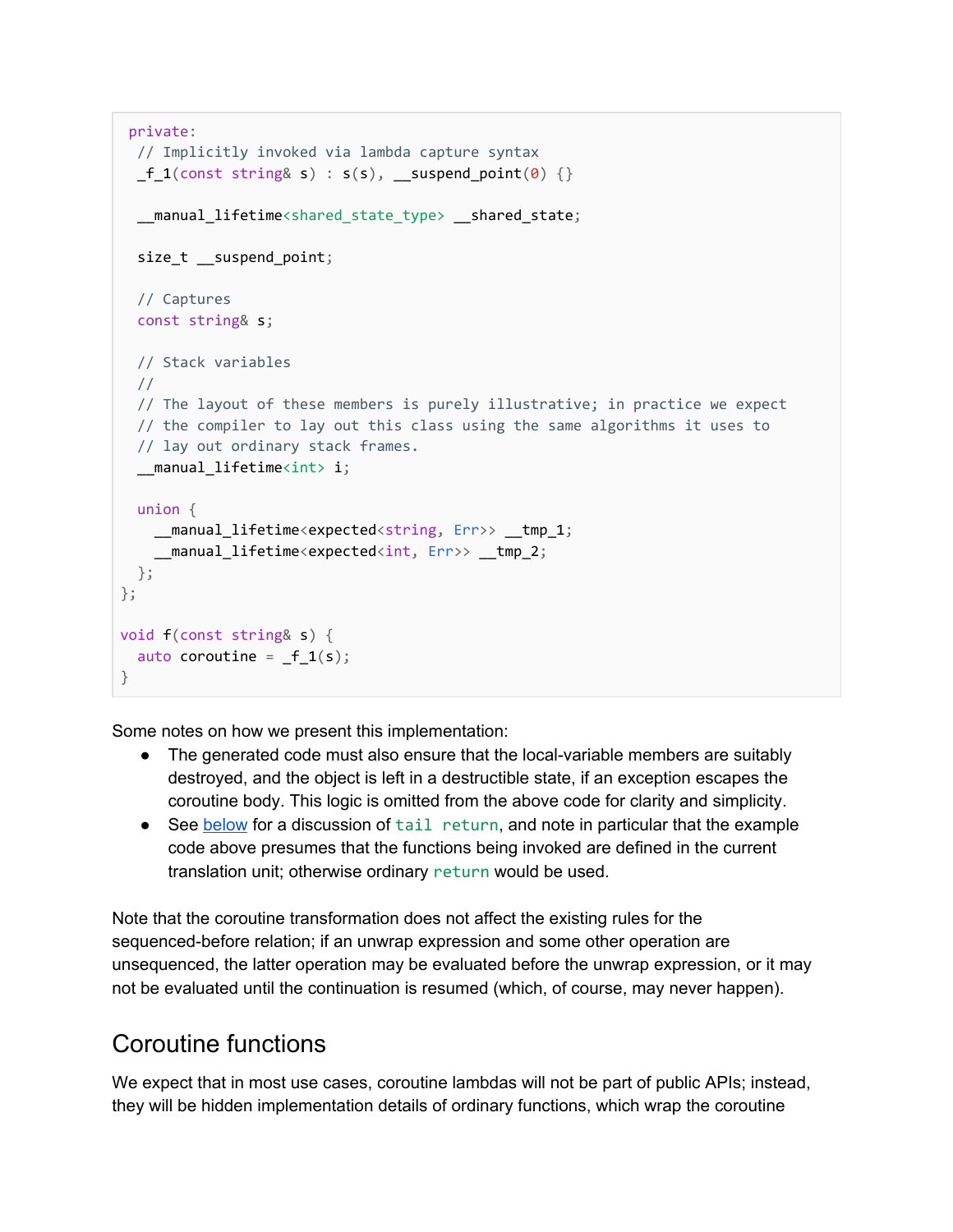lambdas to handle issues such as parameter passing/capture, lifetime management, and whether to defer initial invocation of the lambda. We propose a sugar syntax for defining such functions, In order to mitigate the associated boilerplate.

```
As a motivating example, consider this asynchronous function:
```

```
// Consumes all bytes from `connection`, and returns the number
// of bytes consumed. `connection` must remain live until the returned
// future is ready.
auto count bytes(Connection& connection) {
 return future<int>([&] {
    return [&connection] [->] future<int> {
     int bytes_read = 0;
      vector<char> buffer(1024);
      while(!connection.done()) {
        bytes_read += [\langle -]connection.Read(buffer.data(), buffer.size());
      }
      return bytes_read;
   }
 }));
}
```
The intent here is for count bytes to construct and return a future  $\langle int \rangle$  representing the result of executing the coroutine lambda's body. We expect this to be a very general pattern for all or nearly all coroutine functions (notice that one consequence of this design is that the suspension type becomes purely an implementation detail of the library).

However, the meaning of this code is obscured by some troublesome boilerplate:

- The coroutine lambda must be wrapped in an ordinary lambda, so that the constructor can control how the coroutine lambda object is allocated. (This problem could instead be addressed by having future's constructor take a lazy parameter as proposed by [P0927.](http://wg21.link/P0927) Note that this solution cannot be adopted after coroutines have shipped in an IS: once we establish the convention that the argument expression must be a callback, we're stuck with it.)
- The wrapper type  $future*int* > must be named in two places, the explicit constructor$ invocation and the wrapper type of the coroutine. Neither can realistically be deduced from the other (although the explicit constructor invocation might be able to omit the template argument, if future provides suitable deduction guides).
- The coroutine body proper is nested inside three levels of braces.

We propose a sugar syntax for defining such a coroutine function, in which the function body (including braces) is replaced by a coroutine lambda expression:

```
auto count bytes(Connection& connection) [&connection] [->] future<int> {
 int bytes_read = 0;
```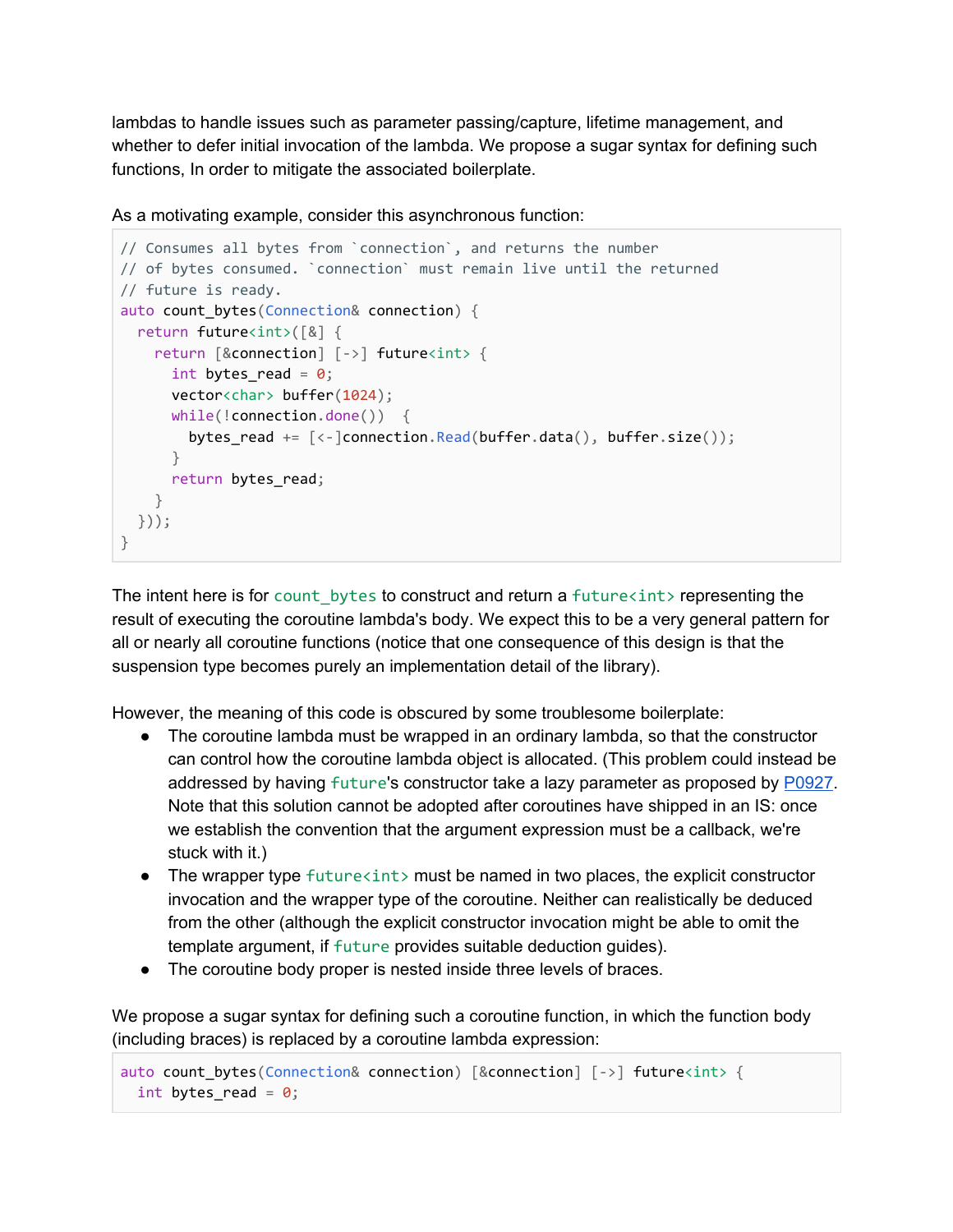```
vector<char> buffer(1024);
 while(!connection.done()) {
    bytes_read += [\langle -]connection.Read(buffer.data(), buffer.size());
  }
 return bytes_read;
}
```
This syntax can be specified as a pure rewrite to the form shown above: if a coroutine lambda expression *L* with wrapper type *R* appears in place of a function body, it behaves as if the function body were { return *R*([&] { return *L*; }; }.

We contend that this syntax contains almost no boilerplate other than a smattering of punctuation. The additional syntactic elements not present in the Coroutines TS all have important, user-facing functional roles:

- The capture group specifies the capture semantics of the coroutine object.
- $\bullet$   $\left[-\right]$  acts as an introducer, specifying that the following block is a coroutine.
- $\bullet$  future  $\sin t$  specifies what kind of coroutine function this is, including its return type.

In all three cases, making these properties syntactically explicit has important advantages:

- The programmer has explicit control over capture behavior, so that for example an argument can be captured by value (for safety) even if the API is obliged to pass by reference. Symmetrically, the capture behavior is explicitly visible in the code, cueing the reader (and programmer) to possible safety or performance concerns.
- The explicit introducer enables both the reader and the compiler to immediately and reliably recognize coroutine code. This eliminates the need for a separate co\_return syntax to cue the compiler that it's processing a coroutine.
- The programmer has explicit, local control over what kind of coroutine is being defined, even if they do not control the function signature, e.g. because they must match an existing API (In the Coroutines TS, this can be controlled only via a trait parameterized by the parameter and return types). Symmetrically, the reader can easily tell what kind of coroutine they are reading.

In order to support this pattern, most wrapper types will need a constructor taking a single generic argument, which is interpreted as a callback that returns a coroutine. It will often be important to constrain such a constructor to avoid matching arbitrary single arguments, so we propose introducing a type trait std:: is coroutine, which is true only for coroutine lambda types, to facilitate such constraints.

Although we do not propose it here, this design could plausibly be extended to support deduction of the explicit template argument int from the coroutine body. This is somewhat non-trivial because the semantics of the coroutine body technically depend on the concrete wrapper type of the coroutine, which would make ordinary return type deduction circular. However, we believe that for non-pathological wrapper types, the deduced return type will not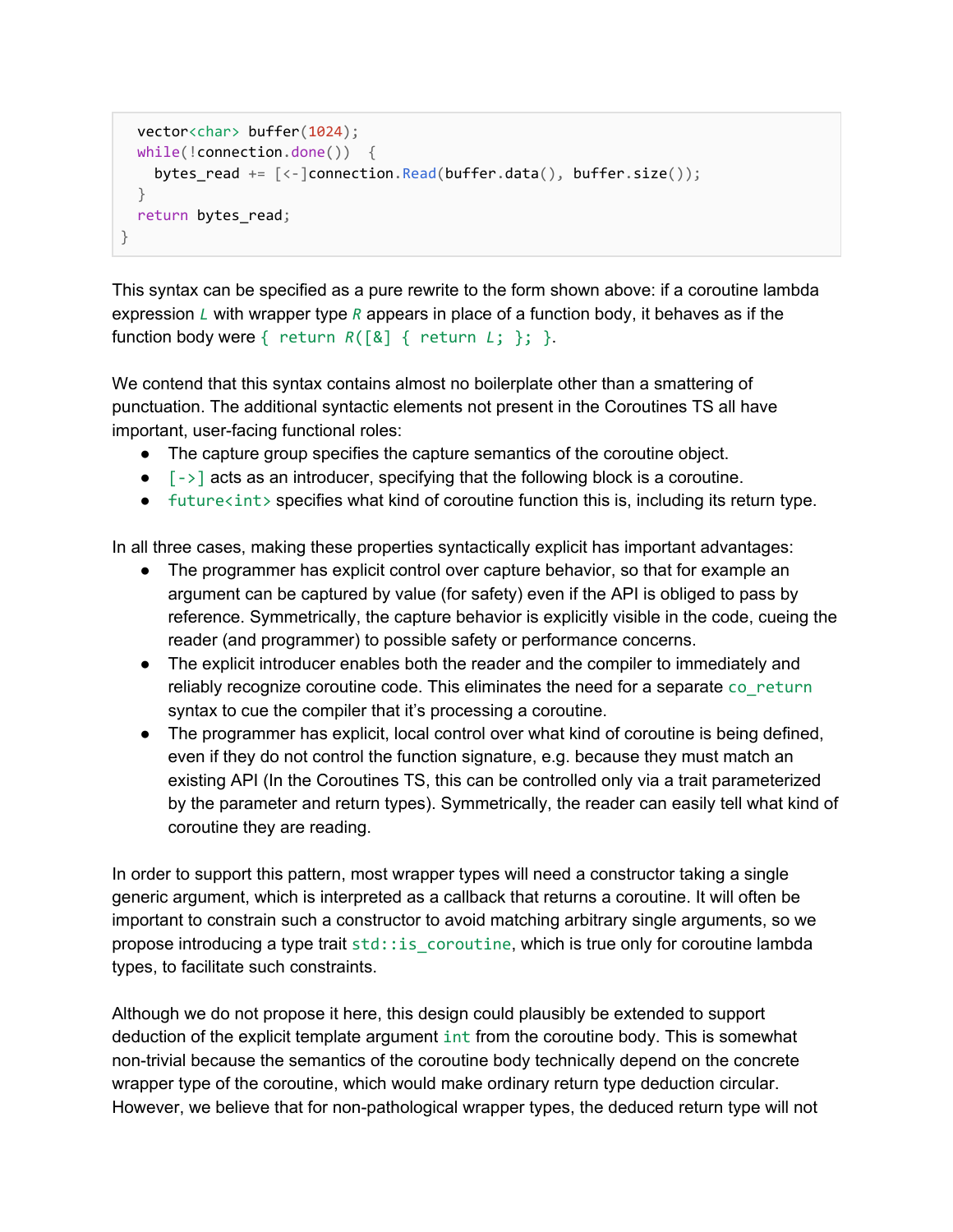have a logical dependency on the template argument, and so we can perform ordinary return type deduction using an arbitrarily-chosen type argument as a placeholder, and then replace it with the result of the deduction.

It is less clear whether we can deduce the *entire* wrapper type (not just the template argument int, but the template future). We will not go into that issue here except to say that the Coroutines TS currently does not support such deduction either, and the proposed solutions that we are aware of can be applied equally well to either proposal.

### <span id="page-14-0"></span>Tail calls

Consider a coroutine like the following:

```
[&connection] [->] expected<int, Err> {
  int bytes_read = 0;
 vector<char> buffer(1024);
 while(!connection.done()) {
    bytes_read += [\langle -]connection.Read(buffer.data(), buffer.size());
  }
 return bytes_read;
}
```
With the design described above, the unbounded iteration in this code will be transformed into an unbounded *recursion*, raising obvious concerns about stack size. However, the mutual recursion between coroutine suspend and the generated coroutine code is actually all tail recursion, because every mutually recursive call is actually the final operation before the enclosing function returns. Consequently, the compiler should be able to apply tail call elimination (hereinafter "TCE") to avoid growing the stack.

For this approach to be viable, programmers will need to have complete confidence that TCE will in fact be applied (even in non-optimizing build modes). Consequently, we propose to standardize TCE as a C++ feature. Although obviously motivated by the coroutines use case, this proposal is completely independent of coroutines.

There are two reasons TCE is difficult to achieve in C++:

- There is currently no way to specify that TCE will take place, because the C++ standard has no explicit concept of stack storage as a finite resource.
- It's not as easy as it seems to determine whether a call is eligible for TCE in the first place. For example, a statement of the form return  $f(\ldots)$ ; is nevertheless ineligible if there are any local variables with nontrivial destructors still live at that point (because then the function call is not actually the last operation before the return), or if the  $f()$  call takes a pointer or reference to any local variable. This is not an issue for coroutine\_suspend calls inside the coroutine generated code (because the compiler can ensure that it's able to apply TCE to the code it generates), but it is an issue when coroutine\_suspend invokes the continuation synchronously.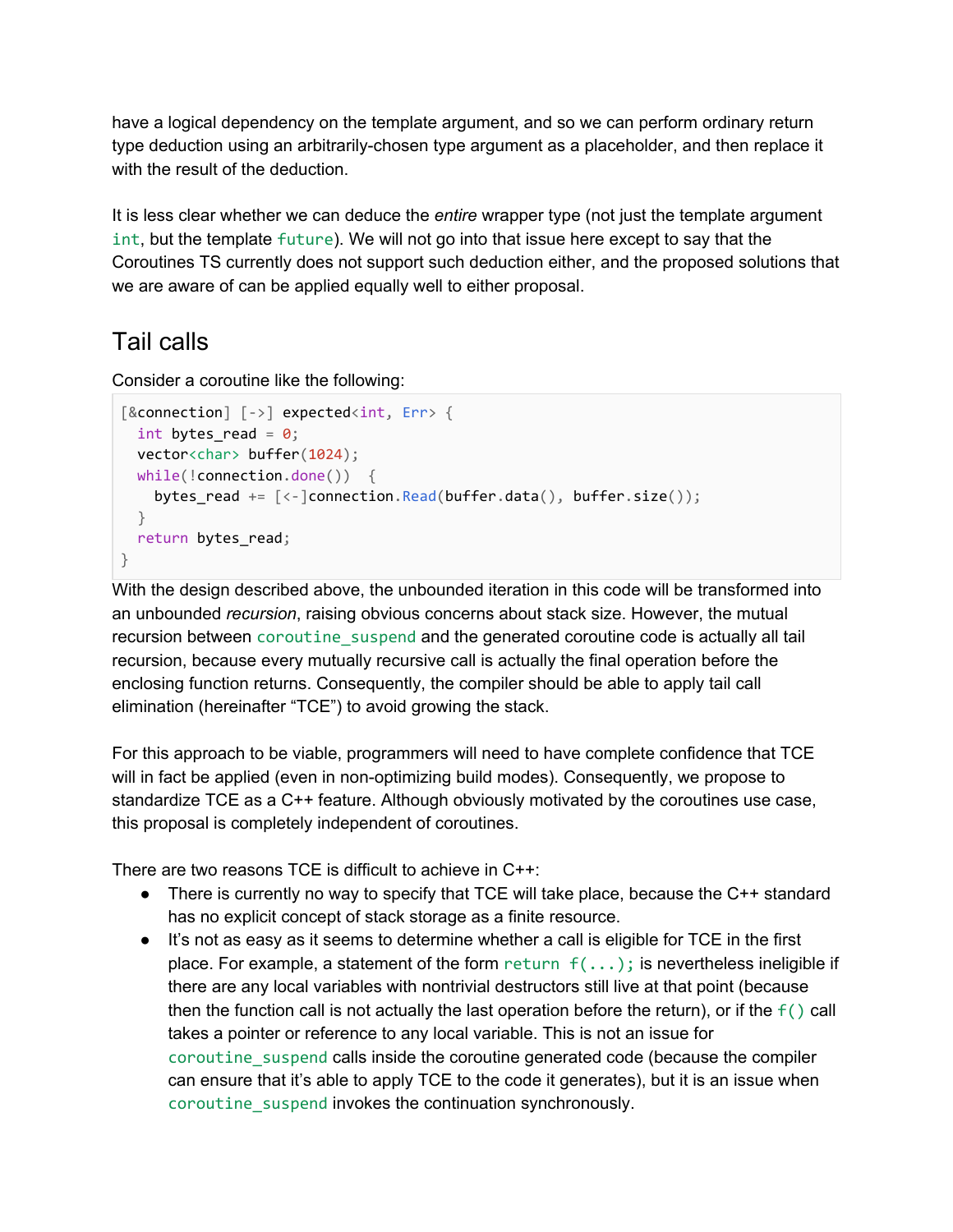To address the first issue, we propose adding standard wording such as the following:

"If this International Standard specifies that a function invocation is a *tail call*, then before entering that invocation, the implementation must disregard the invoking function call for purposes of enforcing any implementation-defined limits concerning the number of simultaneously active function calls, or the number or size of simultaneously-live variables with automatic storage duration. [*Note:* The effect of this requirement is that on implementations with a bounded stack, a tail call must reuse the stack frame of the calling function. — *end note*]

To address the second issue, we propose introducing a new syntax tail return, which requires its operand to be a tail call (tail is a contextual keyword, with a special meaning only when followed by return, so this should not break any existing code). This would be both a constraint on the operand (to make it eligible for TCE) and a requirement on the implementation (to apply TCE). The standard wording would be something like the following:

If a return statement is preceded by tail, then evaluation of its operand will be a tail call, and the program is ill-formed if:

- the statement is within a *try-block* or *function-try-block*,
- any live object with automatic storage duration within the scope of the enclosing function has a non-trivial destructor, or its address is taken or it is bound to a reference (including the implicit object parameter of a member function) anywhere within the function body,
- the operand is not a function call expression,
- the operand is a function call expression whose *postfix-expression* has a function pointer type,
- the operand is a call to a virtual function that is not named by a *qualified-id*, or
- the function designated by the function call expression is not defined in the current translation unit, or has a return type that is not the same as the return type of the calling function (ignoring cv-qualifiers), or has a *parameter-declaration-clause* that terminates with an ellipsis.

We believe that the above conditions are minimally sufficient to permit TCE in Clang, and probably in any other reasonable C++ implementation (of course, we particularly welcome implementer feedback on this point). Note that the generated code for a coroutine lambda can easily ensure that all these conditions hold for its invocations of coroutine suspend, except that it cannot guarantee that the operator is defined in the current translation unit. We will therefore specify that invocation of coroutine\_suspend by a coroutine lambda is always a tail call *if* the selected overload is defined in the current translation unit.

Note that the above rules do not permit a function invoked via operator syntax (other than an operator() overload) to be a tail call. This is for reasons of readability: a statement like tail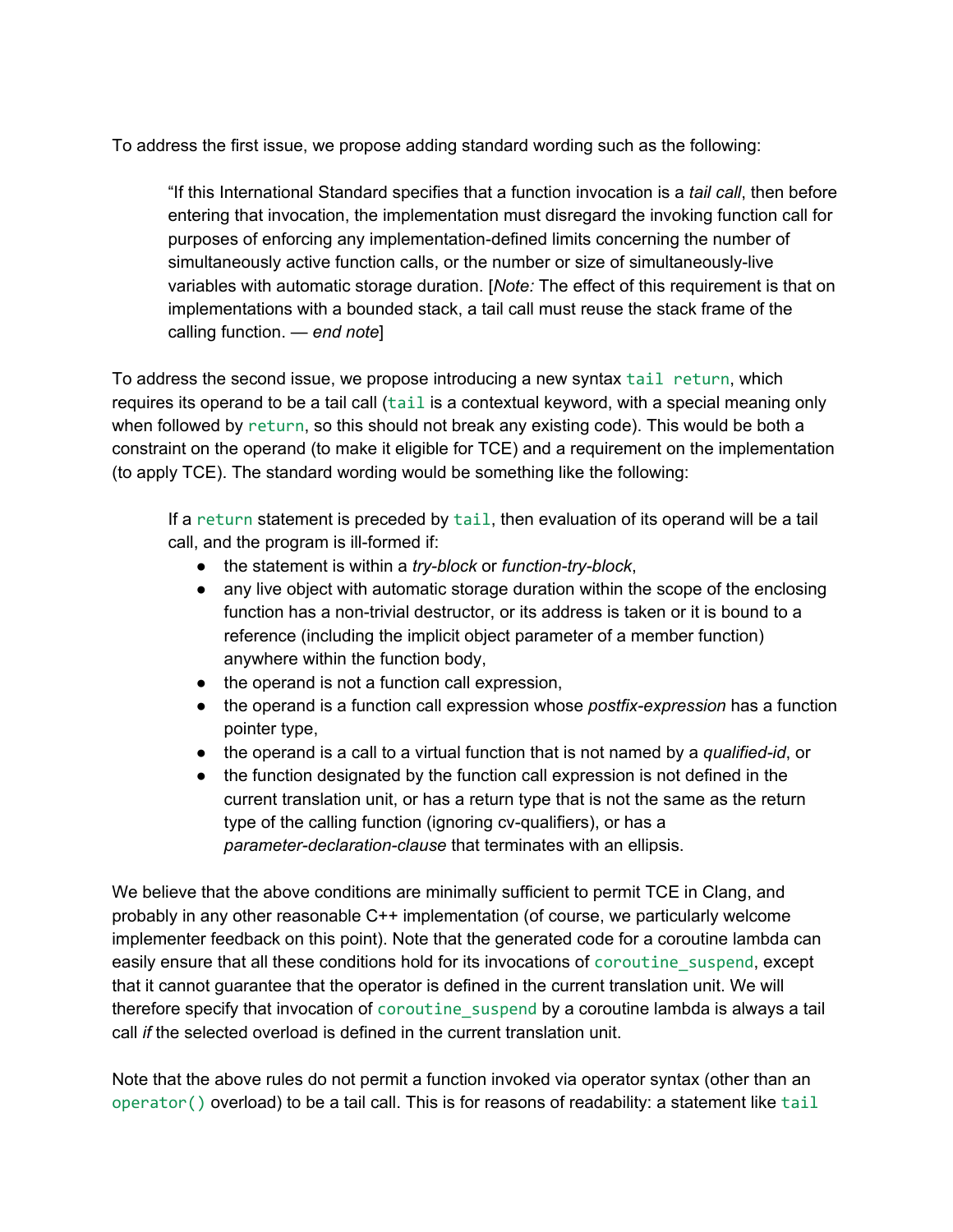return  $*foot$ ); is apt to mislead the reader into thinking that foo() is the tail call, rather than operator\*().

**Possible extension:** we could loosen the above rules somewhat to permit taking addresses of and forming references to local variables, but specify that the lifetime of local variables ends when the tail call begins (since we forbid nontrivial destructors, the effect of this is just that it's UB to access them after that point). However, that would make this construct less safe, since changing return to tail return could break code in ways that can't be detected at compile time.

**Alternative:** we could achieve the same behavior via an attribute, e.g. [[tail\_call]]. This would be more conceptually lightweight than a new contextual keyword, correctly signalling to programmers that they can disregard this feature unless they have a specific need for it. However, an attribute might not allow us to normatively mandate TCE, which we believe is necessary.

**Alternative:** rather than allow users to force TCE, we could make it inherent in the API for unwrap expressions. Specifically, we could allow coroutine\_suspend to return either the suspension type of the coroutine, or a nullary callback returning the same type as coroutine suspend. The generated code would then apply a "trampoline" technique, repeatedly checking if the result is a callback, and if so invoking it to obtain a new result, until it obtains an instance of the suspension type. However, this would substantially complicate the coroutine\_suspend API (notice for example that it makes the return type of coroutine\_suspend self-referential), and would not have the benefit of allowing TCE in non-coroutine contexts. Note also that the library may be able to implement this technique under our existing proposal.

#### <span id="page-16-0"></span>constexpr

We have not worked through this issue in detail, but we see no obstacles to allowing coroutines to be constexpr (and uses of them to be core constant expressions) on the same terms as ordinary functions. The sample implementation given above cannot be constexpr because of its use of reinterpret cast, but that is only as an expository way of depicting the compiler's management of the stack frame, which we know it can do in constexpr code because it already does.

### <span id="page-16-1"></span>Alternative: Patching the TS

We believe the design presented above addresses all of our major concerns with the Coroutines TS. However, we expect that many committee members will consider this change too extensive to make in the C++20 timeframe (and we don't necessarily disagree). If WG21 is committed to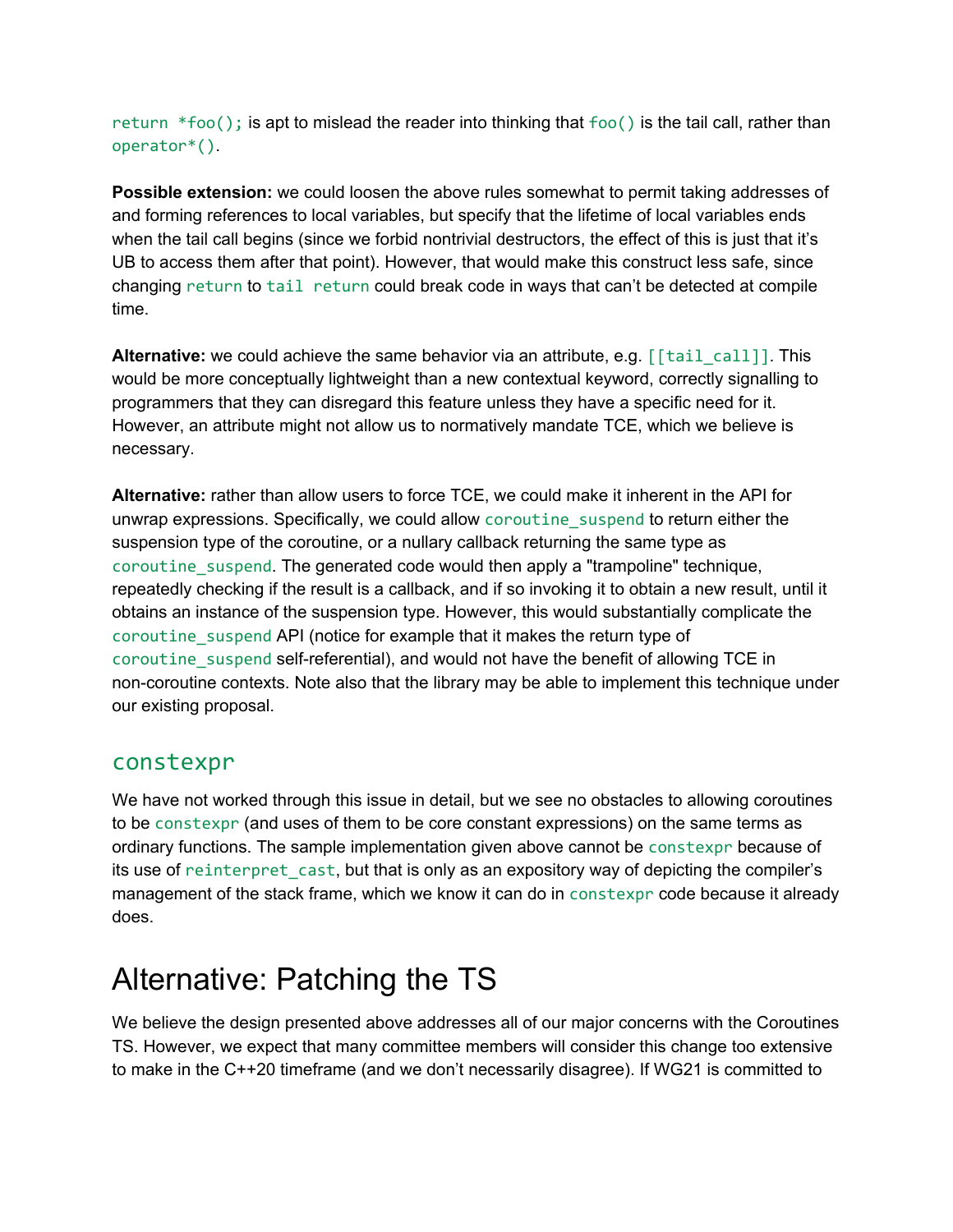shipping Coroutines as part of C++20, it should still be possible to address some of our concerns.

We could add first-class syntactic support for non-asynchronous use cases by replacing the co await keyword with an operator token such as  $\lceil \langle - \rceil \rceil$ . After C++20, we could still introduce such a token as a synonym for co\_await, although of course we could no longer remove co\_await.

We could make the coroutine kind locally explicit via some form of introducer syntax. As a straw man example:

```
auto OpenFile(const string& filename) using future_coroutine<File> {
  …
```
This would enable us to eliminate coroutine traits (and hence eliminate the need for a shared global namespace of coroutine signatures), and also allow ordinary return in coroutines, although co\_return would still be necessary in cases where e.g. the return value is not implicitly convertible to the return type. We could also add a capture group to the introducer syntax, to give explicit control of capture semantics:

```
auto OpenFile(const string& filename) using future_coroutine<File> [filename] {
 …
```
### <span id="page-17-0"></span>Allocation and performance

We believe the following is a consensus description of the Coroutines TS status quo:

- A conforming implementation is permitted to allocate every coroutine frame via operator new; neither [HALO](http://www.open-std.org/jtc1/sc22/wg21/docs/papers/2018/p0981r0.html) nor "suspend point simplification and elimination" is ever guaranteed to occur.
- No existing implementation reliably elides unnecessary allocations.
- Making allocation elision reliable will require ABI extensions that have not yet even been prototyped.
- It is not yet clear whether coroutine frame allocation elision will be reliable in the no-optimization modes of major compilers (after all, it is very explicitly an "optimization").
- User code can unwittingly disable HALO, e.g. by allowing the coroutine object's address to escape the coroutine, and it's not yet clear how we'd teach users to avoid those hazards.
- RVO currently cannot be applied to coroutine returns.

Consequently, as one example, it is impossible to write a generator function that is guaranteed not to allocate, unless you can modify the function signature in order to trigger a custom operator new overload. We contend that in order for coroutines to be legitimately "zero overhead" for the generator use case, it must be possible to write a generator that is guaranteed not to allocate, if the corresponding non-generator-based code is guaranteed not to allocate (and uses only a bounded amount of stack).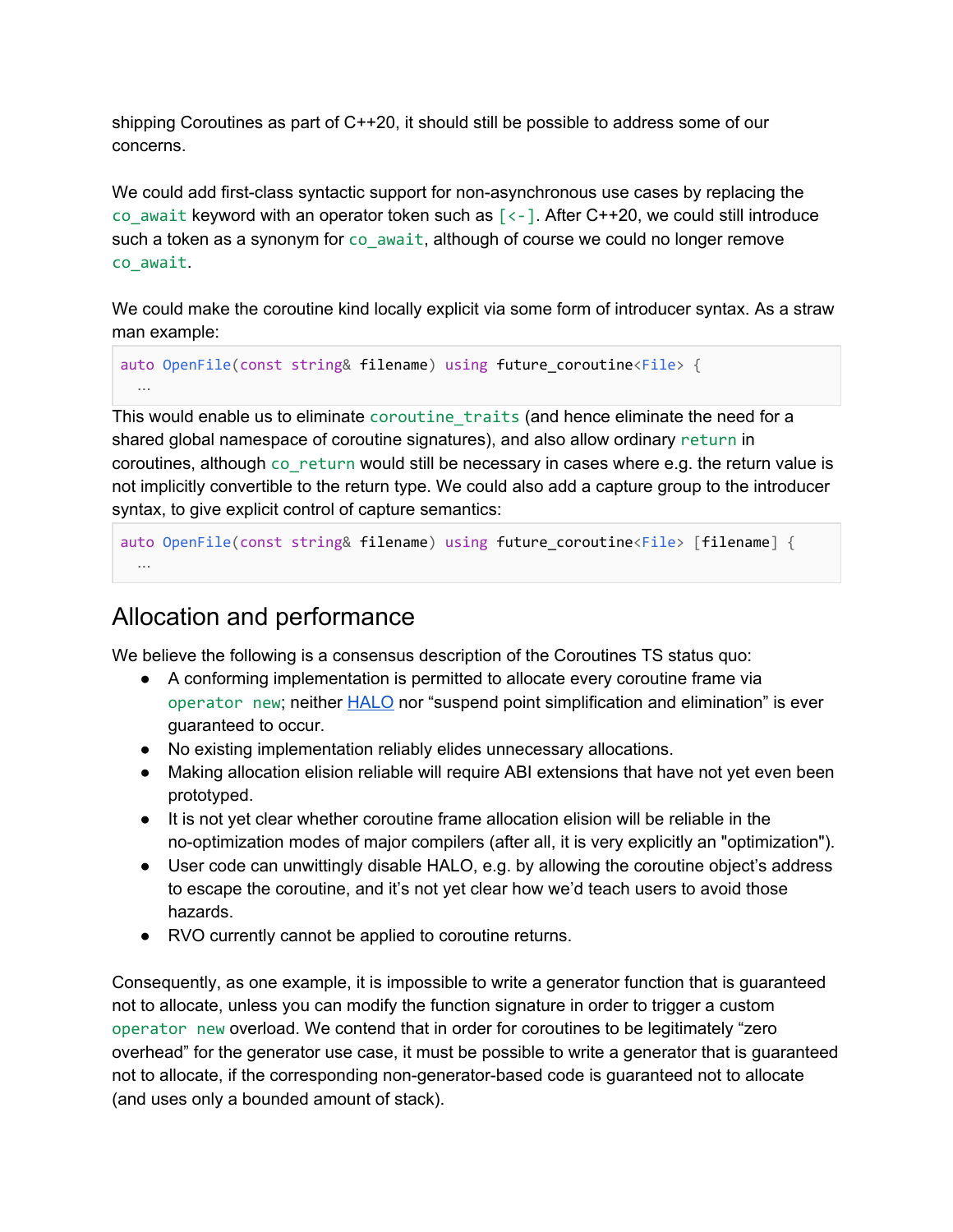Similarly, it is impossible to write a function that returns  $expected < T$ ,  $E >$  and uses  $co$  await for error propagation, but is guaranteed not to allocate.

We could address these problems through the following extensions:

- Extend the coroutine promise API with a static member is resumable, which specifies whether coroutines that use that promise can be resumed. This will permit types such as expected<T,E> to opt out of support for resumption.
- Add wording to normatively require allocation elision when is resumable is false, or when the conditions for HALO apply (e.g. the relevant operations are inlineable, and the coroutine object satisfies some specified set of conditions that imply that it does not escape).
- Permit coroutines to be constexpr, and specify that when is resumable is true, violations of the HALO conditions cause an expression to fail to be a core constant expression.
- Extend the coroutine promise API to expose the storage location where a return value should be constructed, in order to enable RVO in coroutines (we understand that Gor Nishanov is working on a specific proposal for this).

<span id="page-18-0"></span>These all appear to be pure extensions, so they could be done post-C++20 if need be.

### API Complexity

We see no viable way to address the API complexity of the Coroutines TS via such incremental changes. Indeed, the changes we discuss will add yet more extension points, and we think it is likely that there will be a more or less perpetual drip of new extension points and new complexity, if we proceed with the TS design. The only way we see to fundamentally simplify coroutines is to give user code direct access to the primitive objects and operations that constitute the feature. So long as the primitives are hidden behind an abstraction boundary, it will remain necessary to poke holes in that abstraction in order to meet the needs of our diverse and highly performance-sensitive user community.

## <span id="page-18-1"></span>**Comparison**

The following chart summarizes what we see as the key functional differences between the Coroutines TS status quo, the TS with incremental fixes, and our proposal:

|                                    | <b>Coroutines TS</b>   | <b>Incremental</b><br>alternative | <b>Core coroutines</b>  |
|------------------------------------|------------------------|-----------------------------------|-------------------------|
| Library<br>customization<br>points | 15:<br>await transform | 17:<br>await_transform            | 4:<br>coroutine suspend |
|                                    | operator co_await      | operator co await                 |                         |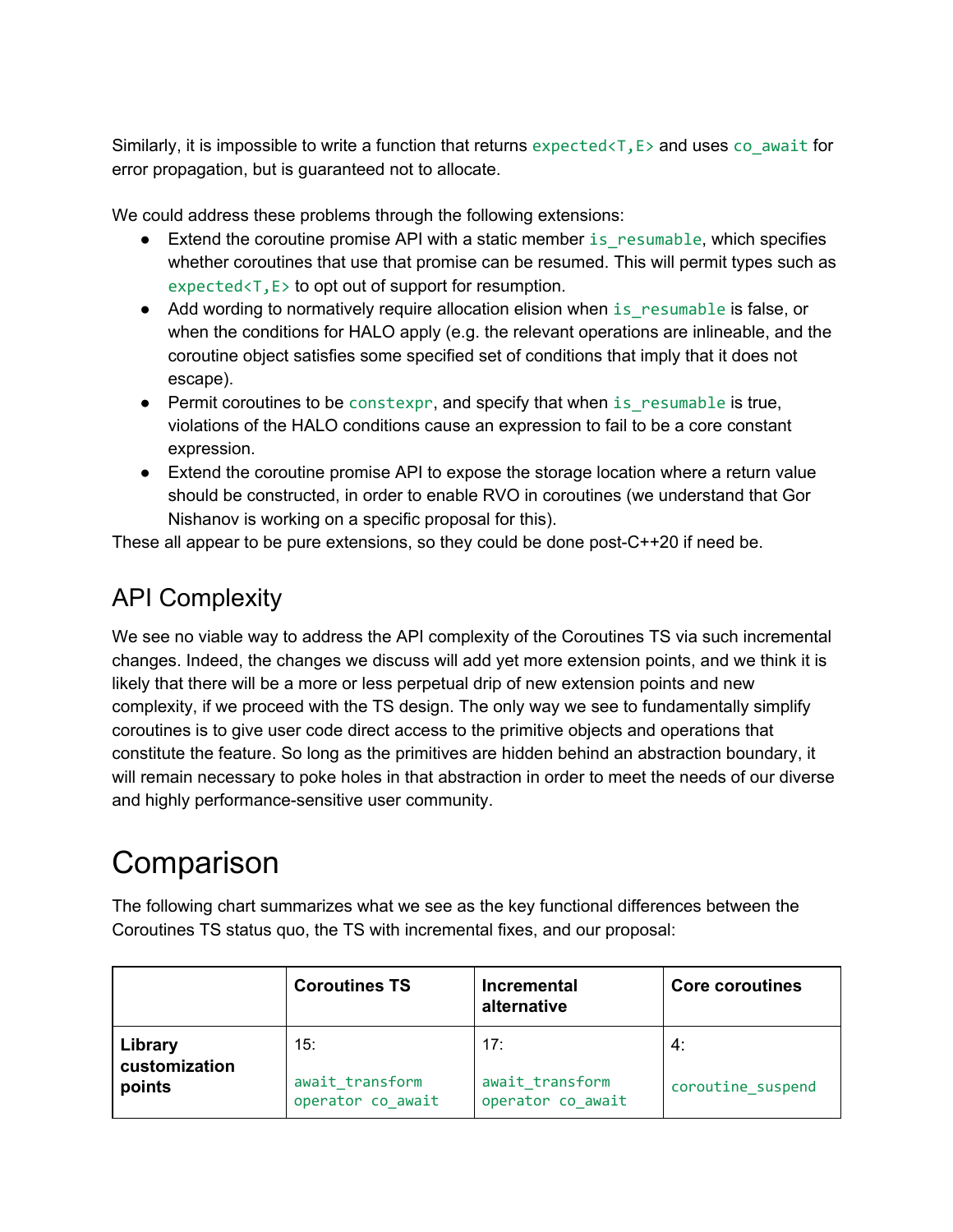|                                               | await_ready<br>await_suspend<br>await resume<br>yield_value<br>return_value<br>return void<br>promise_type<br>get_return_object<br>get_return_object_on<br>allocation_failure<br>coroutine_traits<br>initial_suspend<br>final_suspend<br>unhandled_exception | await_ready<br>await_suspend<br>await_resume<br>yield_value<br>return_value<br>return_void<br>promise_type<br>get_return_object<br>get_return_object_on<br>_allocation_failure<br>coroutine traits<br>initial_suspend<br>final_suspend<br>unhandled_exception<br>is resumable<br>return_value_slot                                                   | coroutine_resume<br>coroutine_return<br>shared_state_type                                                                                                           |
|-----------------------------------------------|--------------------------------------------------------------------------------------------------------------------------------------------------------------------------------------------------------------------------------------------------------------|------------------------------------------------------------------------------------------------------------------------------------------------------------------------------------------------------------------------------------------------------------------------------------------------------------------------------------------------------|---------------------------------------------------------------------------------------------------------------------------------------------------------------------|
| <b>Coroutine object</b><br>representation     | Type-erased as<br>coroutine_handle                                                                                                                                                                                                                           | Type-erased as<br>coroutine_handle                                                                                                                                                                                                                                                                                                                   | Concrete object with<br>anonymous type                                                                                                                              |
| <b>Coroutine</b><br>allocation<br>(normative) | All coroutine objects<br>are heap-allocated by<br>default. This can be<br>disabled by explicit<br>collaboration between<br>library and user code.                                                                                                            | All coroutine objects<br>are heap-allocated by<br>default, but libraries<br>can opt out. This<br>constrains their usage<br>to certain optimizable<br>patterns, which seem<br>to cover known<br>common cases where<br>allocation is<br>unnecessary.<br>Implementations are<br>normatively required<br>to implement the<br>necessary<br>optimizations. | Coroutine objects<br>are allocated by<br>explicit code, just like<br>all other objects.<br><b>Allocation will</b><br>normally be a hidden<br>detail of the library. |
| <b>Coroutine</b><br>allocation (Qol)          | Optimizers have<br>demonstrated ability<br>to elide coroutine<br>allocations in many<br>common cases.<br>Techniques sufficient<br>to reliably elide<br>allocation for specific<br>types are on the<br>drawing board.<br>Unclear whether                      | Same as Coroutines<br>TS.                                                                                                                                                                                                                                                                                                                            | Allocation elision<br>applies equally to all<br>kinds of objects,<br>including coroutines.                                                                          |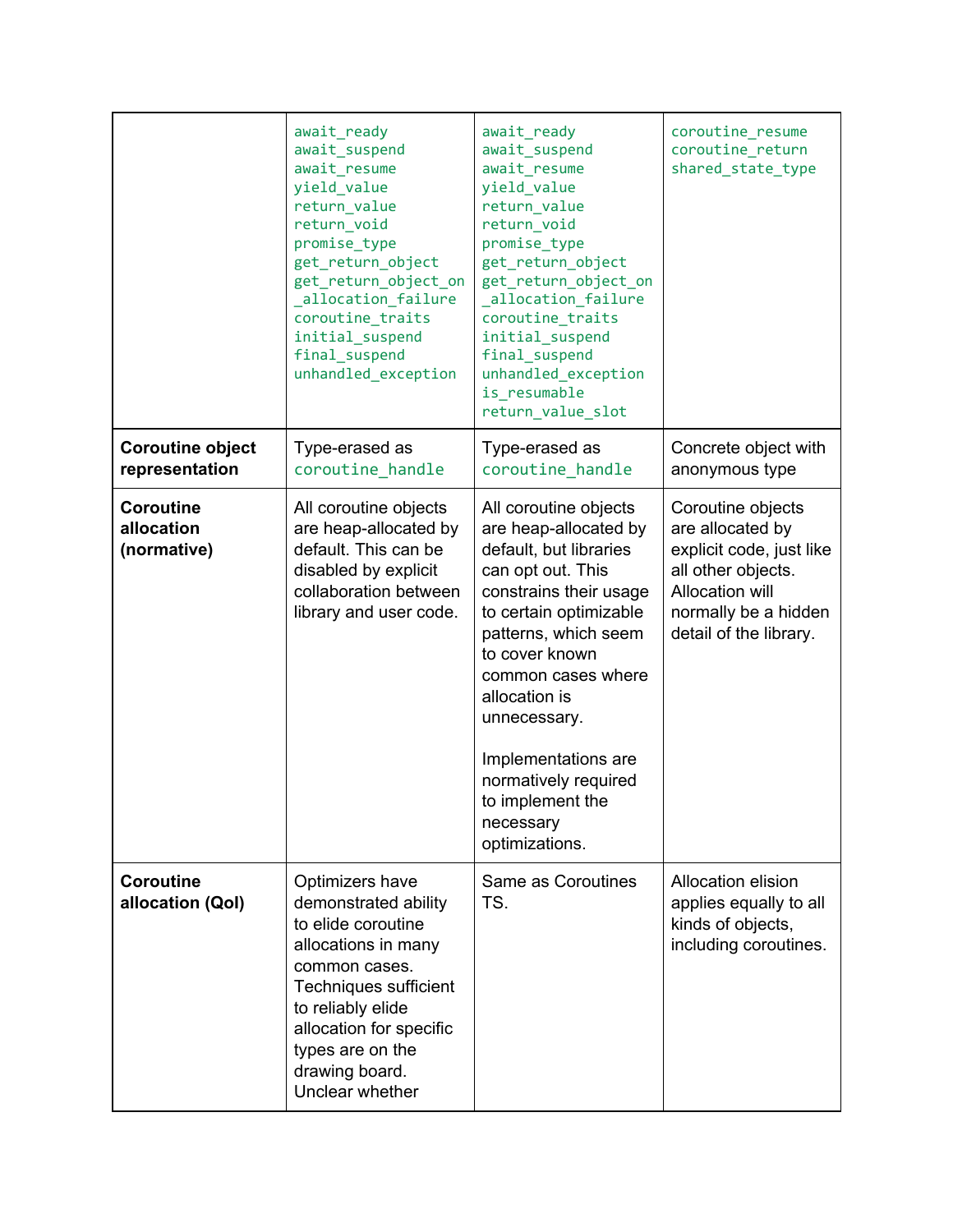|                                         | optimizations will<br>apply in all build<br>modes. |                                                                |                                                                                 |
|-----------------------------------------|----------------------------------------------------|----------------------------------------------------------------|---------------------------------------------------------------------------------|
| (N)RVO in<br>coroutines                 | No.                                                | <b>Yes</b>                                                     | No NRVO if there's a<br>suspend point<br>between<br>construction and<br>return. |
| <b>Programmer</b><br>control of capture | No.                                                | Yes                                                            | Yes                                                                             |
| return in<br>coroutines                 | Forbidden                                          | Allowed, but<br>co return is still<br>needed in some<br>cases. | Allowed without<br>restriction<br>(co_return is<br>unnecessary)                 |
| <b>User-facing syntax</b>               | Keyword,<br>concurrency-specific                   | Operator token,<br>general-purpose                             | Operator token,<br>general-purpose                                              |

### <span id="page-20-0"></span>**Conclusion**

C++ is a language that enables programmers to build powerful and efficient abstractions by composing simple primitives that are efficiently supported by the platform. This is a defining property of C++, and a cornerstone of its success, so we should not abandon it (or even postpone it) without extremely compelling reasons.

The current design of the Coroutines TS is not consistent with that principle, because it does not provide simple, composable primitives, but only a complex abstraction that is tuned for a particular kind of use case. Shipping the current design as part of a C++ IS would be either an outright rejection of that principle or, at best, a wholly unjustified gamble that we'll be able to add the necessary primitives as a non-breaking extension, and still end up with a coherent design.

We believe that C++ can still be a vital language 50 years from now, and the language should be designed with that goal in mind. In 50 years nobody will even remember whether coroutines shipped in C++20 or C++23, but if we lock ourselves into a coroutines design that lacks such an essential ingredient of C++'s success, the consequences could easily last that long.

We have shown that a revised design that accords with that principle is well within reach, and that the resulting facility will be simpler, more general, and more efficient. We therefore urge the committee not to merge the Coroutines TS into the IS in its current form, and instead to allow sufficient time for this design to be fleshed out and validated.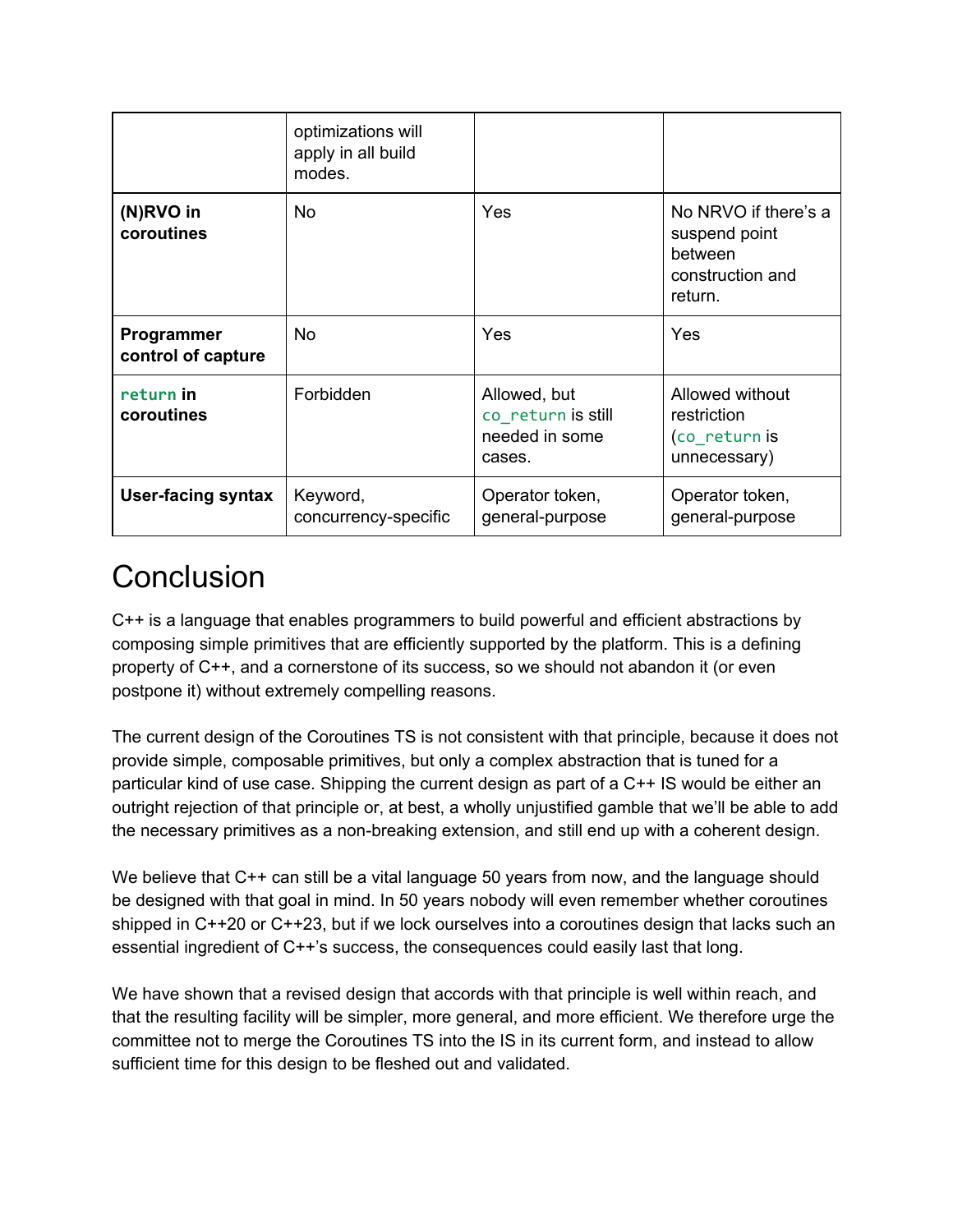## <span id="page-21-0"></span>Acknowledgements

Many thanks to Richard Smith, Gor Nishanov, Roman Perepelitsa, Jeffrey Yasskin, Bryce Lelbach, Michael Spencer, Davide Italiano and Gabriel Kerneis for their valuable design discussions and feedback.

## <span id="page-21-1"></span>Revision History

Changes since P1063R0:

- Replaced operator<sup>[<-</sup>] with coroutine suspend and coroutine resume, thereby eliminating the novel return-type syntax, and correspondingly revised the coroutine lambda to not take the unwrapped value as an argument on resumption.
- Eliminated explicit passing of the suspend point; the coroutine generated code now tracks it internally.
- Renamed the "final return functor" to "shared state", replaced its call operator with a named function coroutine\_return, dropped the requirement to pass it into the coroutine on every resumption, and required the wrapper to specify the shared state type rather than vice-versa.
- Revised the coroutine lambda syntax, dropping the do keyword and adding a mandatory syntax for specifying the wrapper type.
- Proposed a coroutine-specific sugar syntax rather than one built out of general-purpose extensions.
- Dropped dependencies on [P0927R0.](http://www.open-std.org/jtc1/sc22/wg21/docs/papers/2018/p0927r0.pdf)
- Dropped raise() operation on coroutine lambdas, which is superseded by coroutine\_resume
- Fleshed out the specification of tail return based on implementation experience.
- Removed no\_alloc member from alternative proposal; programmers can force allocation to be a build failure by deleting operator new.
- Added a parser combinator example.
- Miscellaneous copyediting, clarification, and improved exposition.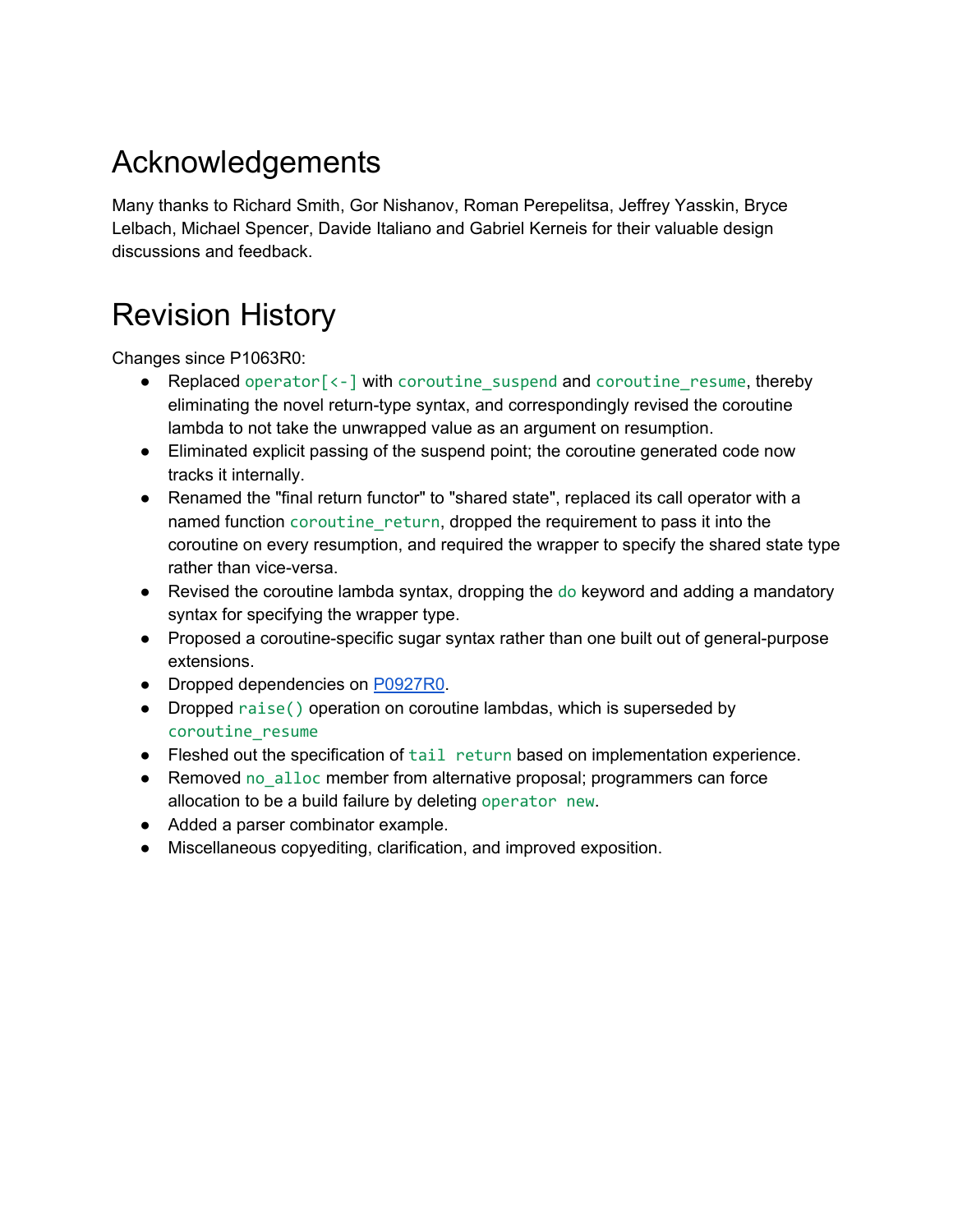### <span id="page-22-0"></span>Appendix: Examples

<span id="page-22-1"></span>Caveat: unless otherwise indicated, these examples are completely untested.

#### Futures

The following is a (very) rough implementation of a future library that supports coroutines. All types other than promise and future are hidden implementation details. This implementation leaks all shared states, in order to avoid a lot of distracting reference-counting machinery:

```
// Interface of all future shared states. This API should be sufficient
// to implement future<T>.
template <typename T>
class future_shared_state {
 public:
 virtual bool is_ready() const = 0;
 virtual T& get() const = 0;virtual concrete_shared_state<T>& get_concrete() = 0;
 virtual ~\simfuture_shared_state() = 0;
};
// Interface of all promises.
template <typename T>
class promise_interface {
 public:
 virtual void set_value(const T& value) = 0;virtual void set exception(std::exception ptr ptr) = 0;
 virtual ~promise_interface() = 0;
};
// Tag type representing a shared state that is not yet ready.
struct not_ready{};
// A shared state implementation for ordinary promise/future patterns.
template <typename T>
class concrete_shared_state
    : public promise_interface<T>, future_shared_state<T> {
  std::variant<not_ready, T, std::exception_ptr> state_{not_ready{}};
  std::function<void(void)> continuation_ = nullptr;
```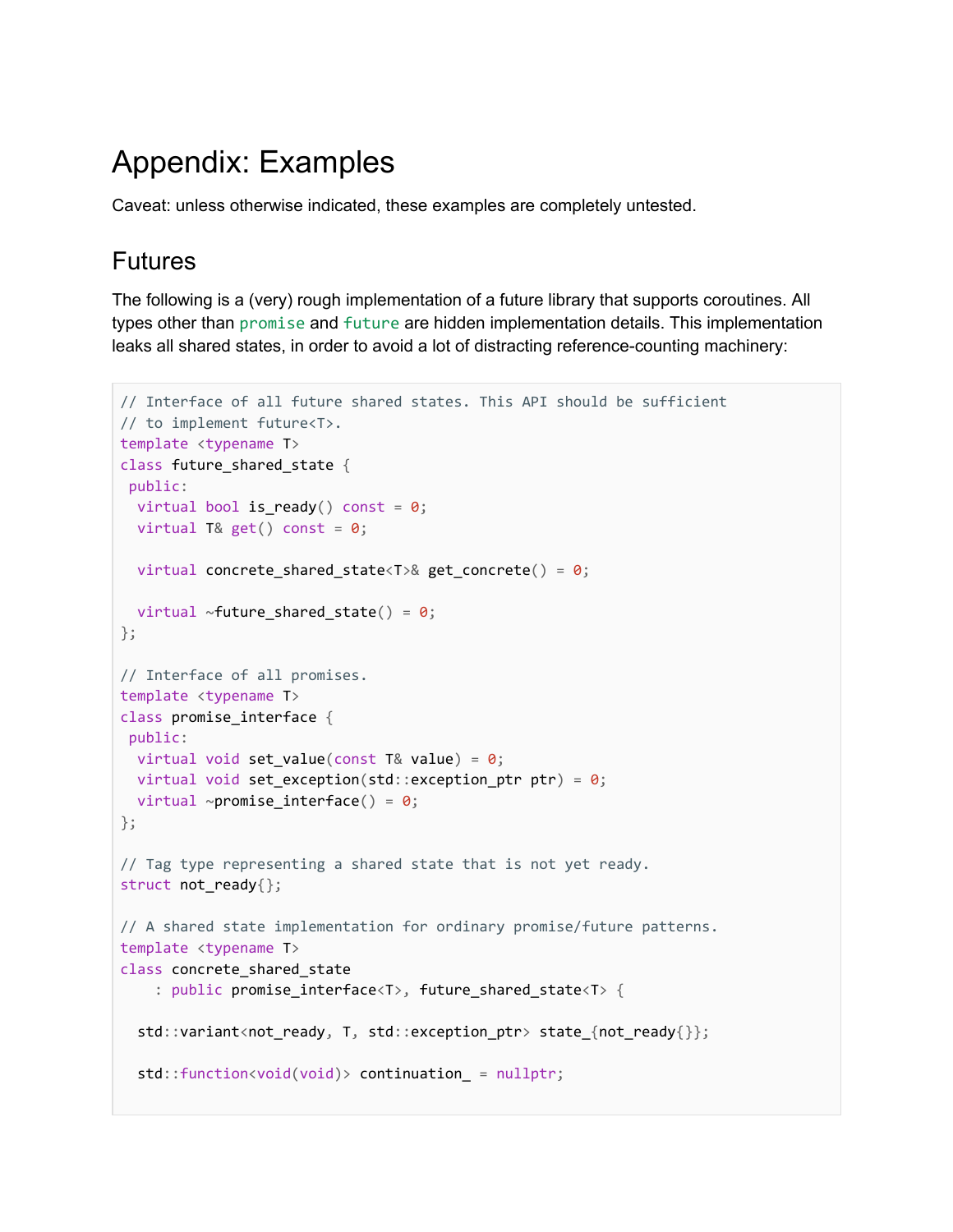```
mutable std::mutex mu_;
mutable std::condition_variable done_;
public:
concrete_shared_state() = default;
bool is_ready() const override {
  std::lock_guard guard(mu_);
  return !std::holds_alternative<not_ready>(state_);
}
T& get() const override {
  std::lock_guard guard(mu_);
  done_.wait(guard, [&] {
                       return !std::holds_alternative<not_ready>(state_);
                     });
  return std::visit(overloaded(
       [] (not_ready) -> T& { std::abort(); },
       [] (T& t) -> T& { return t; },
       [] (stat:exception\_ptr ptr) -> T& { std::rethrow_exception(ptr); }),
                     state_);
}
concrete_shared_state<T>& get_concrete() override {
  return *this;
}
template <typename U, typename Coroutine>
void fuse_to(concrete_shared_state<U>& continuation_shared_state,
              Coroutine& continuation) {
  {
     std::lock_guard guard(mu_);
     assert(continuation_ == nullptr);
     if (std::holds_alternative<not_ready>(state_)) {
       continuation_ = [&coroutine, this] {
         try {
          continuation();
         } catch (...) {
           continuation_shared_state.set_exception(std::current_exception());
         }
       };
      return;
    }
  }
  // FIXME Fix compiler to re-check tail call when instantiating
   /*tail*/ return coroutine();
```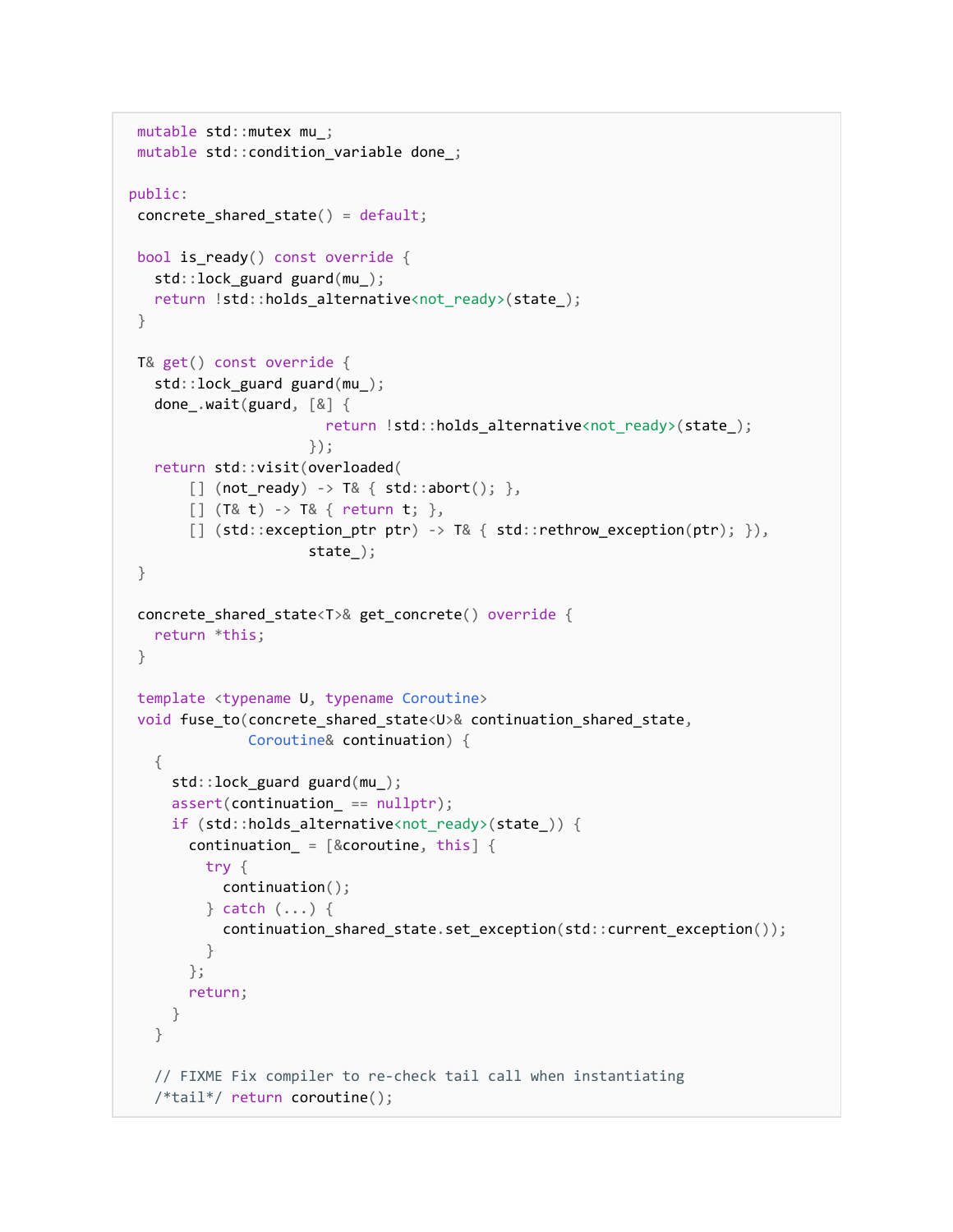```
}
  void set value(const T& value) override {
    std::function<void(void)> continuation = nullptr;
    {
      std::lock_guard guard(mu_);
      if (continuation_ == nullptr) {
        state_.template emplace<T>(value);
        done_.notify_all();
        return;
      }
      std::swap(continuation_, continuation);
    }
    continuation();
  }
  void set_exception(std::exception_ptr ptr) override {
    std::function<void(void)> continuation = nullptr;
    {
      std::lock_guard guard(mu_);
     if (!continuation_) {
        state_.template emplace<std::exception_ptr>(ptr);
        done_.notify_all();
        return;
      }
      std::swap(continuation_, continuation);
    }
    continuation();
 }
};
template <typename T>
class coroutine_shared_state_base : public future_shared_state<T> {
 concrete_shared_state<T> shared_state_;
 public:
 coroutine_shared_state_base() = default;
 template <typename U, typename Coroutine>
 void coroutine_suspend(future<U>& f, Coroutine& continuation) {
    auto& concrete = state_->get_concrete();
    // FIXME Fix compiler to re-check tail call when instantiating
    /*tail*/ return concrete.fuse_to(*this, continuation);
  }
 template <typename U>
  U& coroutine_resume(future<U>& f) {
    return f.get();
```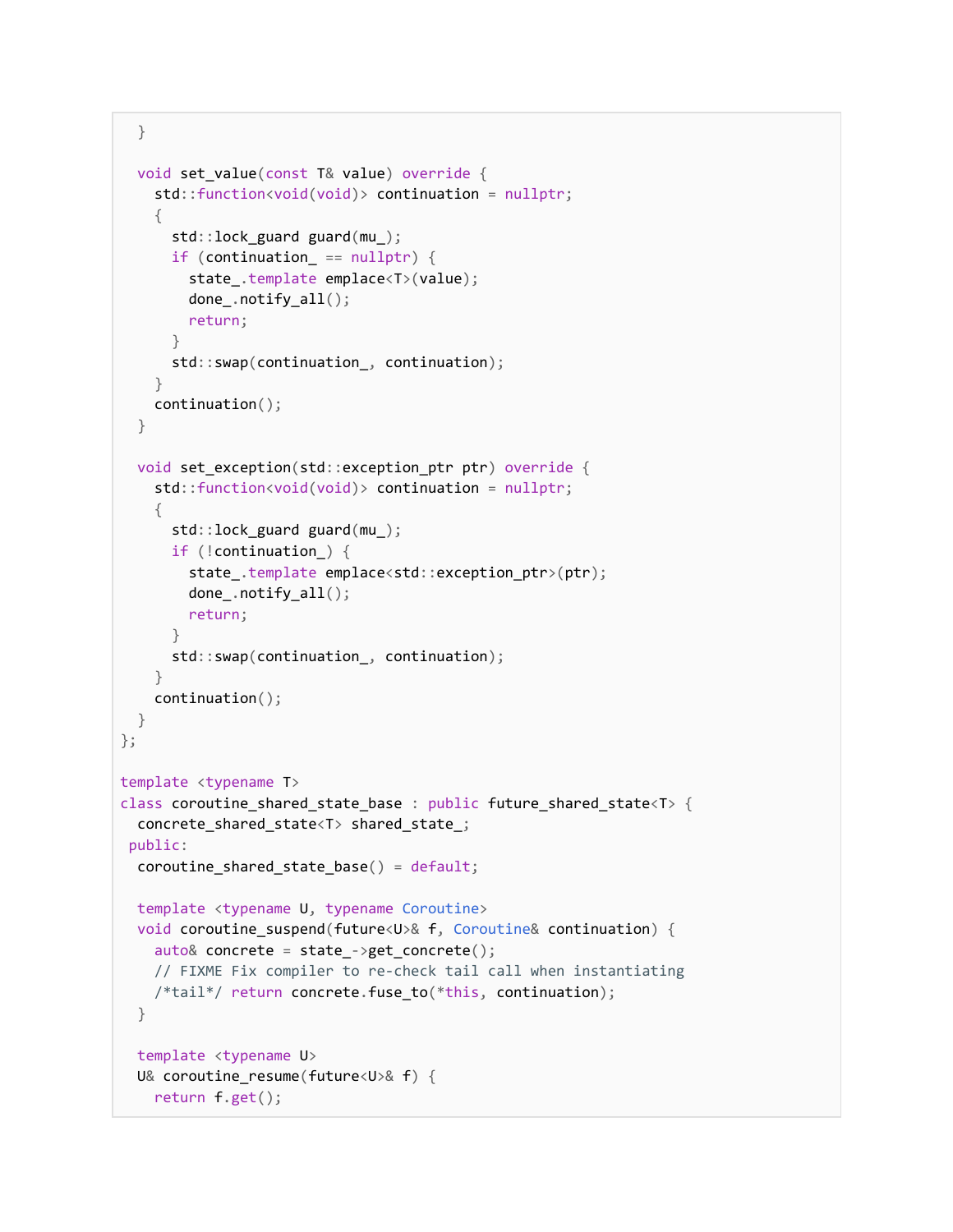```
}
 void coroutine return(const T& value) {
    shared_state_.set_value(value);
  }
  bool is_ready() const override { return shared_state_.is_ready(); }
  T& get() const override { return shared_state_.get(); }
  concrete_shared_state<T>& get_concrete() override {
    return shared state ;
  }
 private:
 void set_exception(std::exception_ptr e) {        shared_state_.set_exception(e);    }
};
// A shared state co-allocated with a coroutine. Does not implement
// promise_interface, because the value is determined by running the coroutine.
//
// We catch all exceptions when starting the coroutine, and when resuming it
// asynchronously. We do not catch exceptions when resuming synchronously,
// because that would prevent tail call elimination; instead the exception
// propagates back to the start, and/or asynchronous resumption.
// FIXME What if we synchronously resume the callee, return to here, then throw?
template <typename T, typename Coroutine>
class coroutine_shared_state : public coroutine_shared_state_base<T> {
 Coroutine coroutine_;
 public:
 template <typename F>
  coroutine_shared_state(F&& coroutine_callback)
      : coroutine_(coroutine_callback()) {}
  void run() {
    // Begin execution of the coroutine, and return the first time it
    // blocks.
   try {
     coroutine_(*this);
    } catch (...) {
      this->set_exception(std::current_exception());
    }
 }
};
template <typename T>
class promise {
  // Invariant: if two promise objects have equal shared_state_ values, they are
  // both null.
```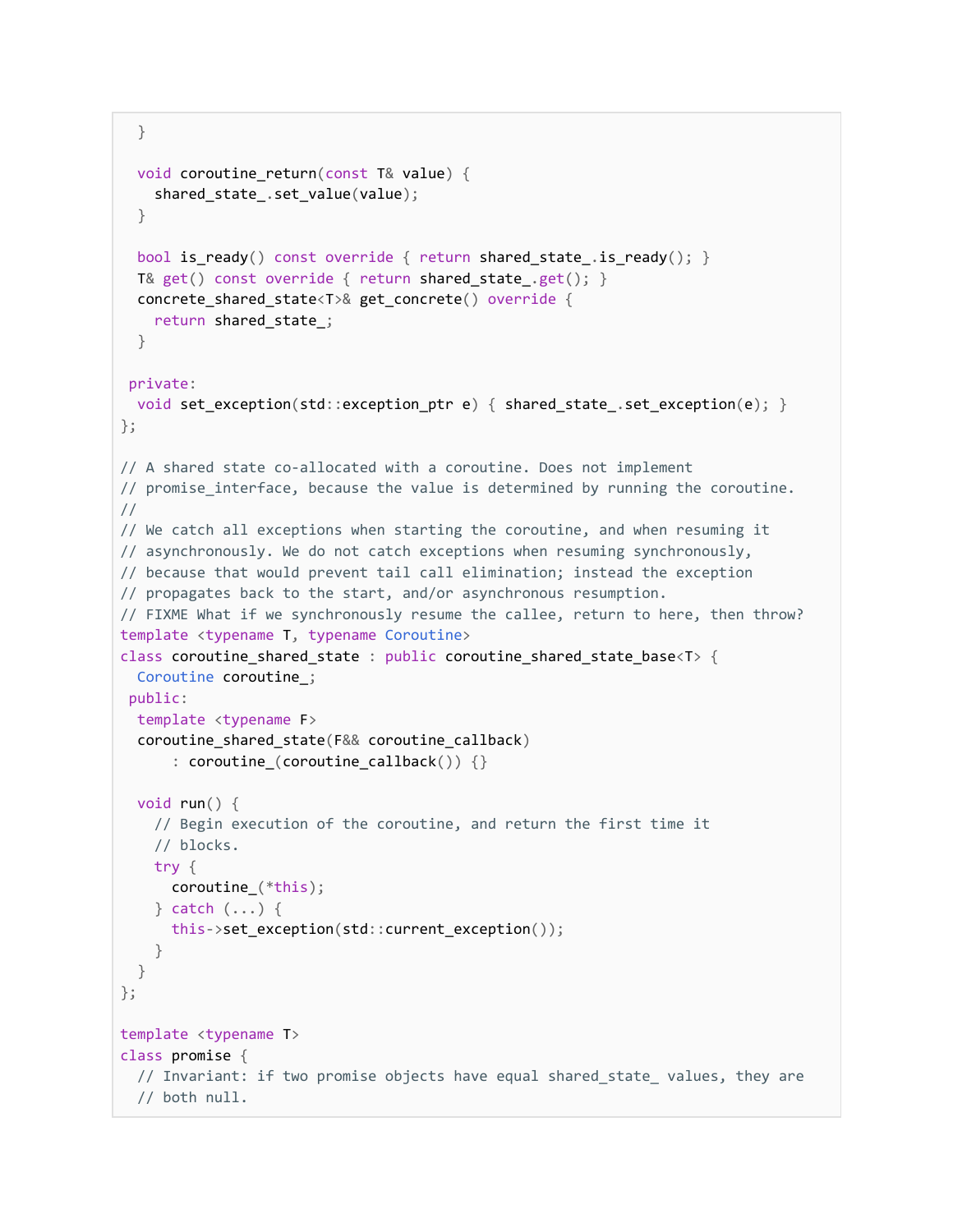```
promise_interface<T>* shared_state_;
public:
 promise()
      : shared_state_(nullptr) {}
 promise(promise_interface<T>* shared_state)
      : shared_state_(shared_state) {}
  promise(promise&& other)
      : shared_state_(other.shared_state_) {
   other.shared_state_ = nullptr;
 }
 promise& operator=(promise&& rhs) {
   shared_state_ = rhs.shared_state_;
   rhs.shared state = nullptr;
   return *this;
 }
 explicit operator bool() { return shared_state_ != nullptr; }
 void set_value(const T& value) {
   shared_state_->set_value(value);
 }
 void set_exception(std::exception_ptr ptr) {
   shared_state_->set_exception(ptr);
 }
};
template <typename T>
class future {
 // Invariant: if two future objects have equal state_ values, they are both null
 future_shared_state<T>* state_;
public:
 using shared_state_type = coroutine_shared_state_base<T>&;
 future(const future&) = delete;
 future& operator=(const future&) = delete;
 template <typename F>
 future(F&& coroutine_callback) {
   auto state = new coroutine shared state<
     T, std::decay_t<decltype(coroutine_callback())>>(coroutine_callback);
   state->run();
   state_ = state;
 }
```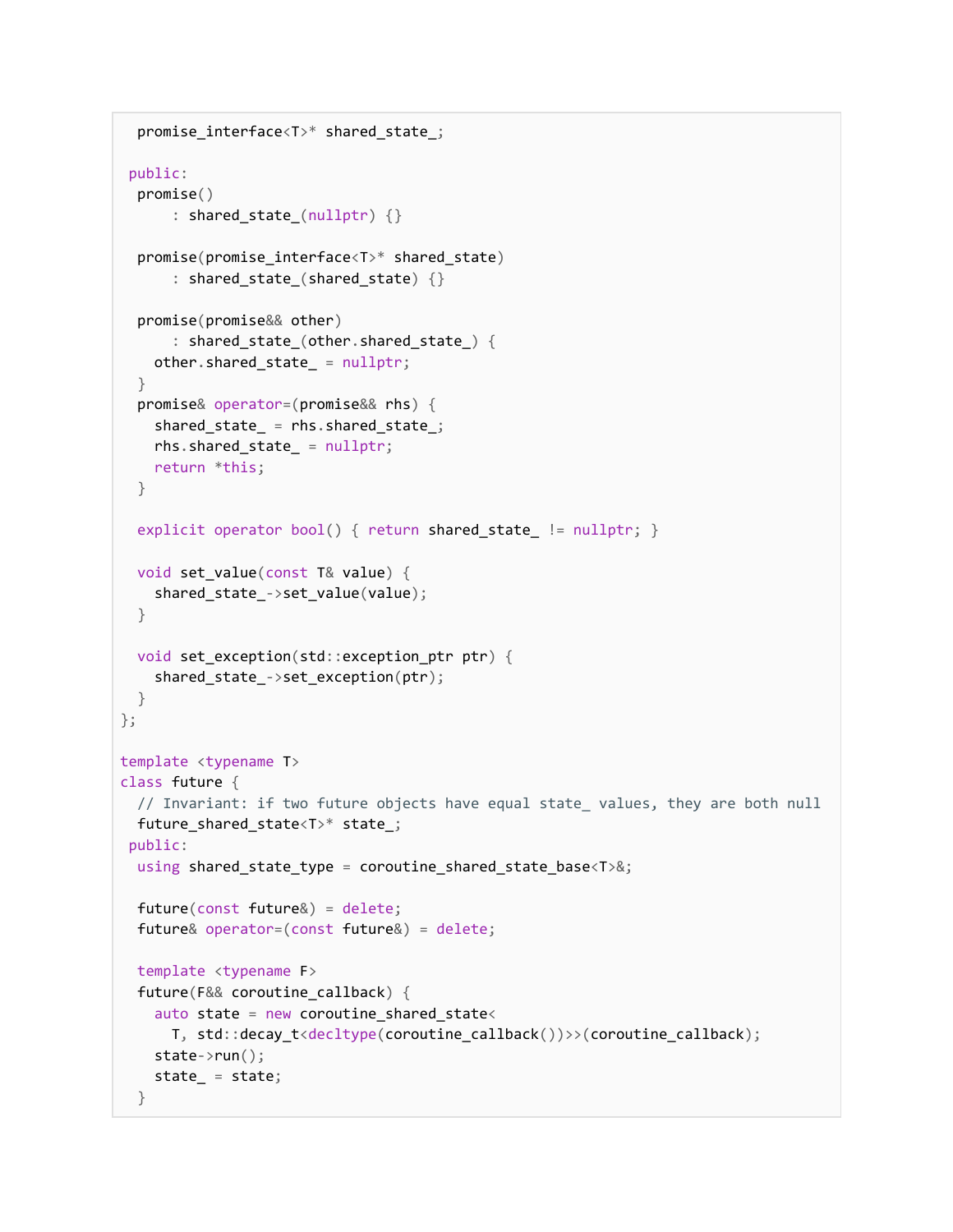```
// Public API left as exercise for reader
};
```
A typical usage, as shown earlier, could look like:

```
auto count_bytes(Connection& connection) [&connection] [->] future<int> {
 int bytes_read = 0;
 vector<char> buffer(1024);
 while (!connection.done()) {
   bytes read += [\langle -]connection.Read(buffer.data(), buffer.size());
 }
 return bytes_read;
}
```
#### <span id="page-27-0"></span>Simple generator

This example prints the contents of a binary tree in order, using a generator:

```
struct BstNode {
 BstNode* left, right;
  string value;
};
auto Traverse(BstNode<int>* node) [node] [->] generator<string> {
  if (node == nullptr) {
    return;
  }
 [<-] Traverse(node->left);
  [<-] std::yield(node->value);
 [<-] Traverse(node->right);
}
void PrintBst(BstNode* root) {
  generator \langle string \rangle g = Traverse(root);
  while (g) {
    cout << *g << endl;
    g.next();
 };
}
```
And here's the implementation that supports it:

```
namespace std {
// yield_handle represents the result of a `yield` call. It has no semantics
// of its own; semantics are provided by the overloads for specific
```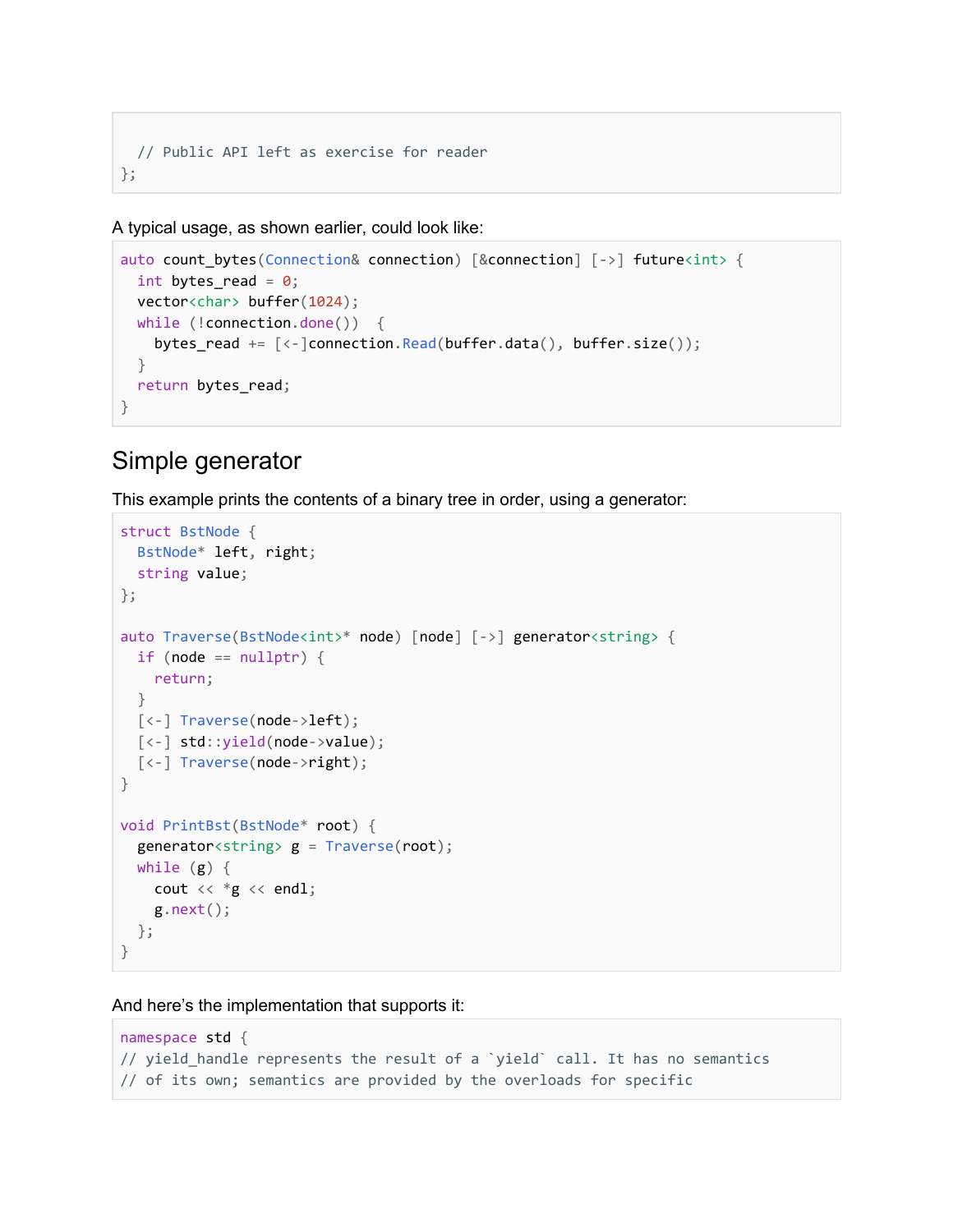```
// generators. Thus, all generators can use the same `yield` function.
template <typename T>
struct yield_handle {
 T& value;
};
template <typename T>
yield_handle<T> yield(T& value) {
 return {value};
}
template <typename T>
yield_handle<const T> yield(const T& value) {
 return {value};
}
} // namespace std
// The current state of a generator<T,P>. This is a hidden implementation
// detail, but it must be a namespace-scope template in order to facilitate
// deduction of T and P.
template <typename T, typename P>
struct generator_state {
 // The code to execute to resume this generator. Null if this generator
  // is done.
  std::function<generator_state()> continuation = nullptr;
 // Pointer to the currently yielded value. Null if this generator is done.
 T^* value = nullptr;
}
bidirectional generator, i.e. that not only
// yields values of type T, but takes arguments of type P (which become values
// of the yield expression). Yielded values are accessed by dereferencing,
// and the generator is advanced to the next yielded value by calling next().
// Like an iterator, a generator has a special past-the-end state, signifying
// the end of the generated sequence, which cannot be dereferenced or advanced.
//
// The generator<T, void> specialization (which represents a traditional
// unidirectional generator) is omitted for brevity; the differences are
// mostly obvious, but note that it could easily implement MoveIterator
// (see P0902R0).
template <typename T, typename P = void>
class generator {
  generator_state<T,P> state_;
  // Manages lifetime of the coroutine lambda. Is not accessed otherwise.
  std::unique_ptr<void, void(*)(void*)> coroutine_;
```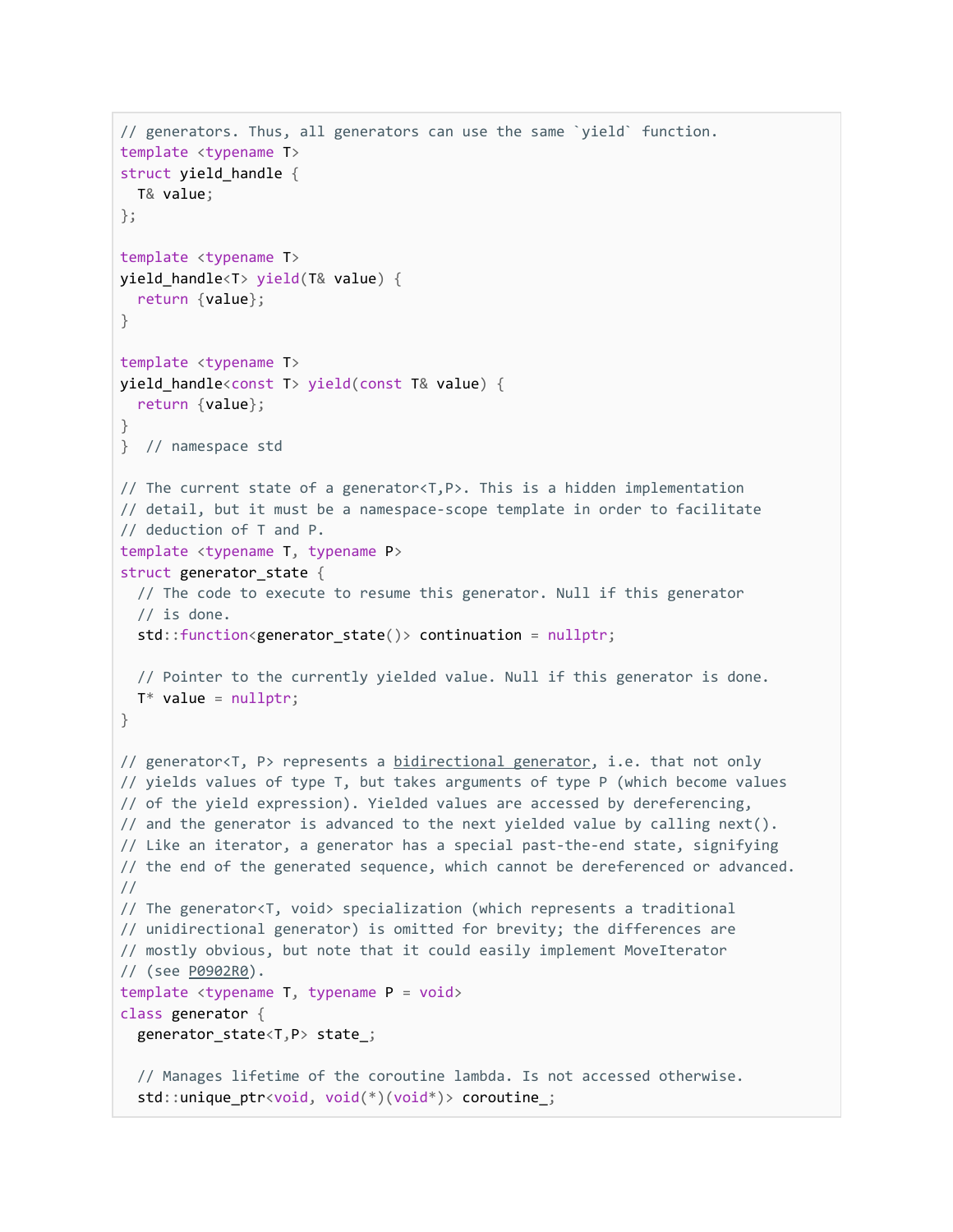```
class shared_state_type;
 std::unique_ptr<shared_state_type> shared_state_;
public:
struct shared_state_type {
  P* yield_result_;
  // This overload defines the semantics of yielding from a generator<T,P>
   generator_state<T,P> coroutine_suspend(
       yield_handle<T>& handle, Coroutine& continuation) {
    tail return {continuation, &handle.value};
  }
  P& coroutine_resume(yield_handle<T>&) {
    return *yield_result_;
   }
  // Unwrapping a generator object behaves like python's `yield from`: next()
  // operations on the outer generator are delegated to the inner generator
  // until it is done, and then the outer generator's coroutine is resumed.
  // Consequently, it does not return a value, even for bidirectional generators.
  template <typename U, typename Q, typename Coroutine>
   generator_state<T, P> coroutine_suspend(
       generator<U, Q>&& inner_generator, Coroutine& continuation) {
    if (inner_generator) {
       return {[&] () {
           inner_generator.next(*yield_result_);
           tail return coroutine_suspend(
               std::move(inner_generator), continuation);
       },
      &*inner_generator};
     } else {
      tail return continuation();
     }
  }
  template <typename U, typename Q>
  void coroutine_resume(generator<U, Q>&& inner_generator) {}
  generator_state<T,P> coroutine_return() { return {}; }
};
friend void swap(generator& lhs, generator& rhs) {
  using std::swap;
   swap(lhs.state_, rhs.state_);
   swap(lhs.coroutine_, rhs.coroutine_);
```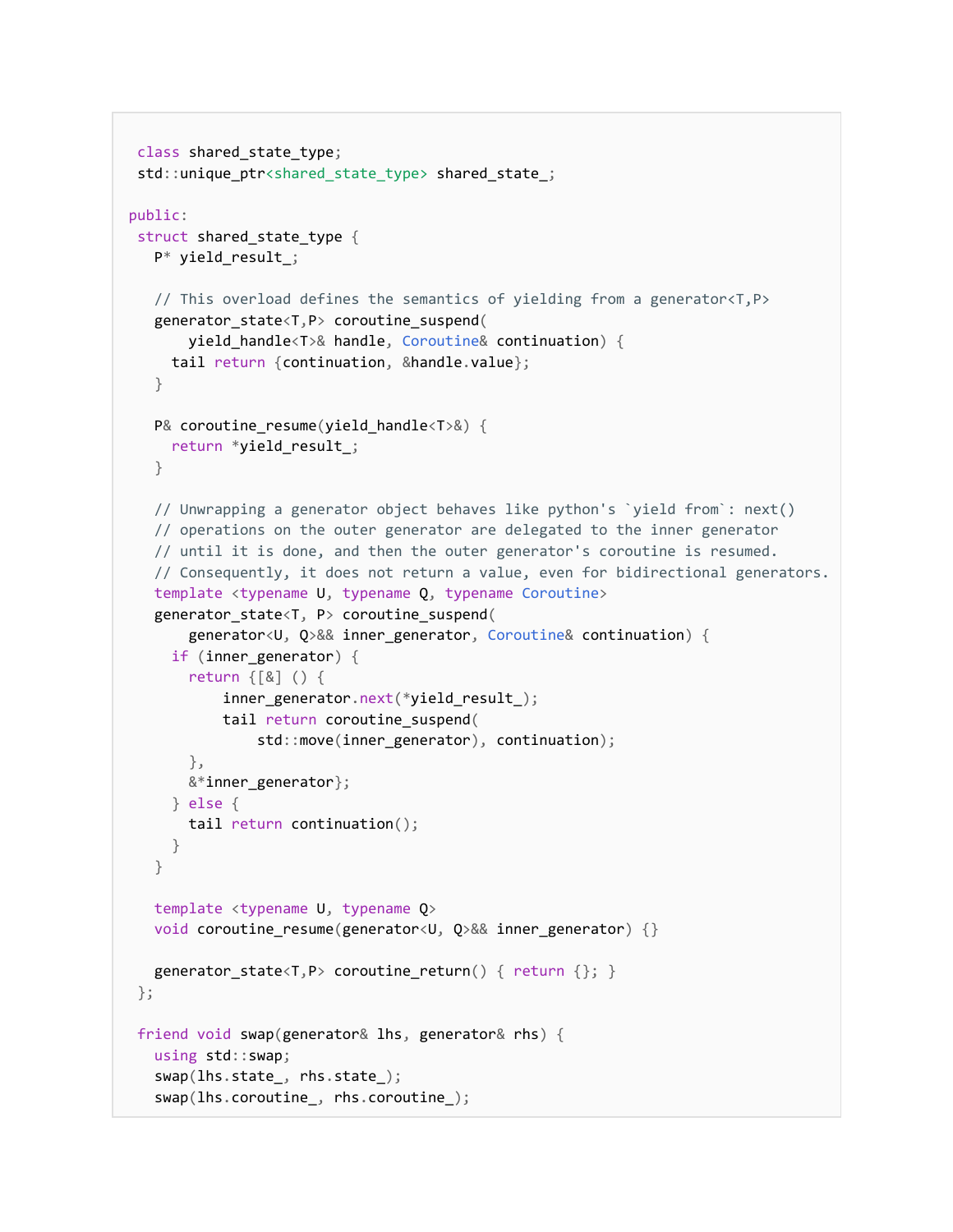```
}
```

```
// Move only
  generator(generator&& rhs) { swap(*this, rhs); }
  generator& operator=(generator&& rhs) { swap(*this, rhs); }
 // Constructs a generator which exposes the values yielded by
  // coroutine_callback().
 template <typename F>
  generator(F& coroutine_callback)
      : shared_state_(std::make_unique<shared_state_type>()) {
   using Coroutine = decltype(coroutine_callback());
   unique_ptr<Coroutine, void(*)(void*)> coroutine(
       new Coroutine(coroutine_callback()),
       +[] (void* ptr) { delete static_cast<Coroutine*>(ptr); });
   state = (*covotine)(*shared state);coroutines_ = std:move(coroutine);}
 // Returns whether the generator is dereferenceable. False indicates
 // the end of the generated sequence.
 explicit operator bool() const { return state_.continuation != nullptr; }
 // Accessors for the currently yielded value. static_cast<bool>(*this) must
 // be true. Valid only until the following `next()` call.
 T& operator*() { return *state_.value; }
 T* operator->() { return state_.value; }
 // Advance to the next yielded value. static_cast<bool>(*this) must be true.
 void next(P& p) {
   auto continuation = std::move(state_.continuation);
   state_.continuation = nullptr;
   shared_state_->yield_result_ = &p;
   state = continuation();
   shared_state_->yield_result_ = nullptr;
 }
};
```
### <span id="page-30-0"></span>Zero-allocation generator

The above generator is comparable to generators as proposed by the Coroutines TS; in particular, it allocates every coroutine frame on the heap, which is extremely inefficient in many cases. The following example shows a generator that always stores its state on the stack, which isn't possible with the Coroutines TS (without changing the signatures of generator functions). As a consequence of storing its state on the stack, generator functions defined this way cannot recurse (i.e. the maximum generator stack depth must be statically known).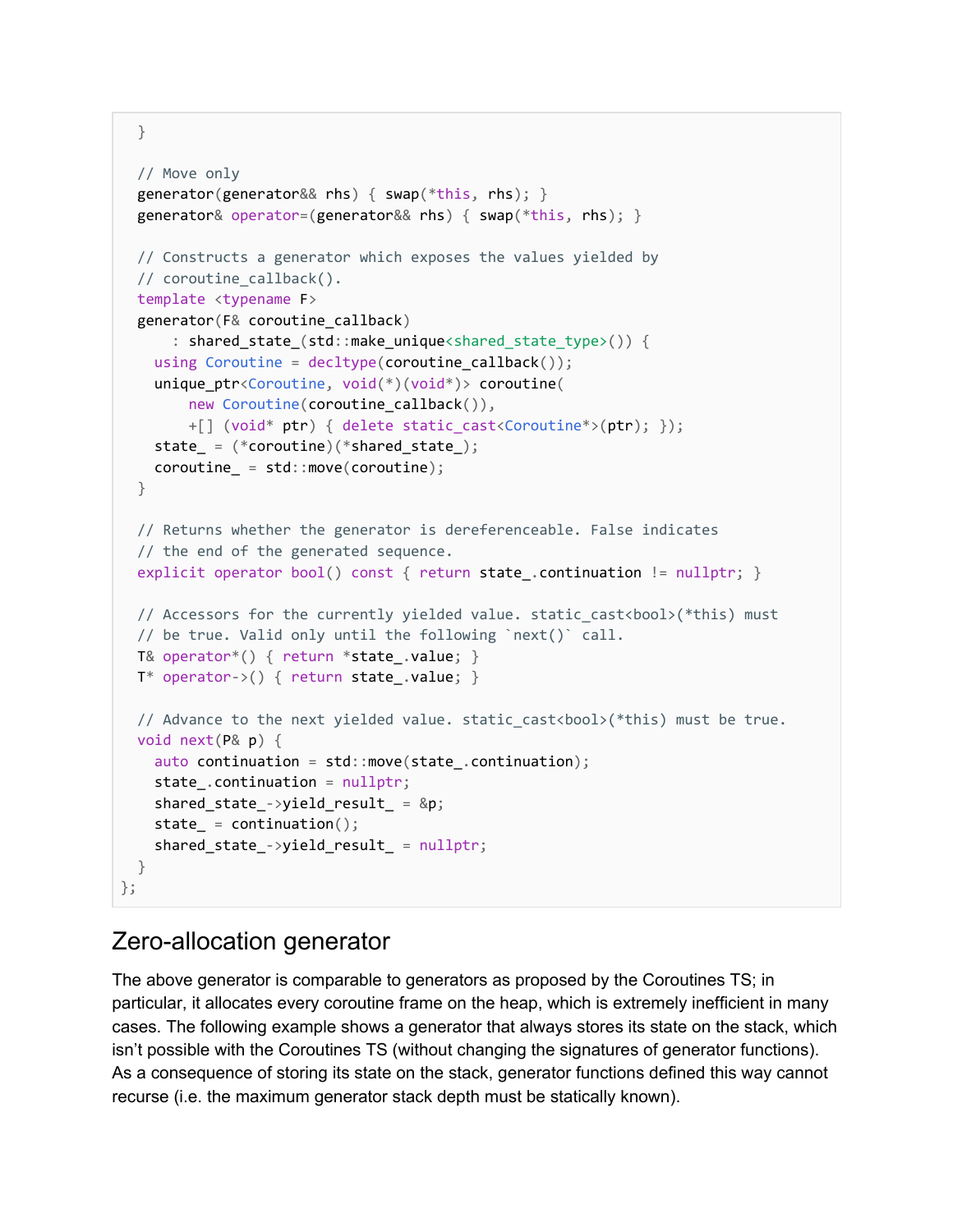It should be possible to use similar techniques to define a generator library that supports recursion by using a side stack (i.e. at most one more allocation than the corresponding non-generator-based recursive code), but the API design of the side stack abstraction raises issues beyond the scope of this paper.

```
First, a usage example:
```

```
// Returns a generator whose output consists of the concatenated
// outputs of each generator produced by `generators`.
template <typename T, typename P>
auto flatten(stack_generator_base<stack_generator_base<T,P>>&& generators)
    \lceil \& \rceil \lceil - \rangle stack generator < T, P \lceilwhile (generators) {
    [<-]*generators;
    generators.next();
 }
}
// Returns a generator that iterates over the given range.
template <typename Range>
auto traverser(const Range& range)
    [&] [->] stack_generator<decltype(*begin(range)), void> {
 for (auto& element: range) {
    [<-] std::yield(element);
  }
}
// Returns a generator that yields `f(x)`, for each `x` yielded by `g`.
template <typename T, typename F>
auto transform_generator(stack_generator_base<T>&& g, F f)
    [&g, f] [->] stack_generator<decltype(f(*g)), void> {
 while (g) {
    [\langle -] std::yield(f(*g));
    g.next();
 }
}
// Toy example: turn a nested vector into nested generators, and then
// flatten them.
//
// Caveat: this code contains a dangling-reference bug that we did not have
// time to fix before publication.
void f(const std::vector<std::vector<int>>& vectors) {
  stack_generator<int> gen = flatten(transform_generator(
      traverser(vectors),
      [] (const std::vector<int>& vec) { return traverser(vec); }));
```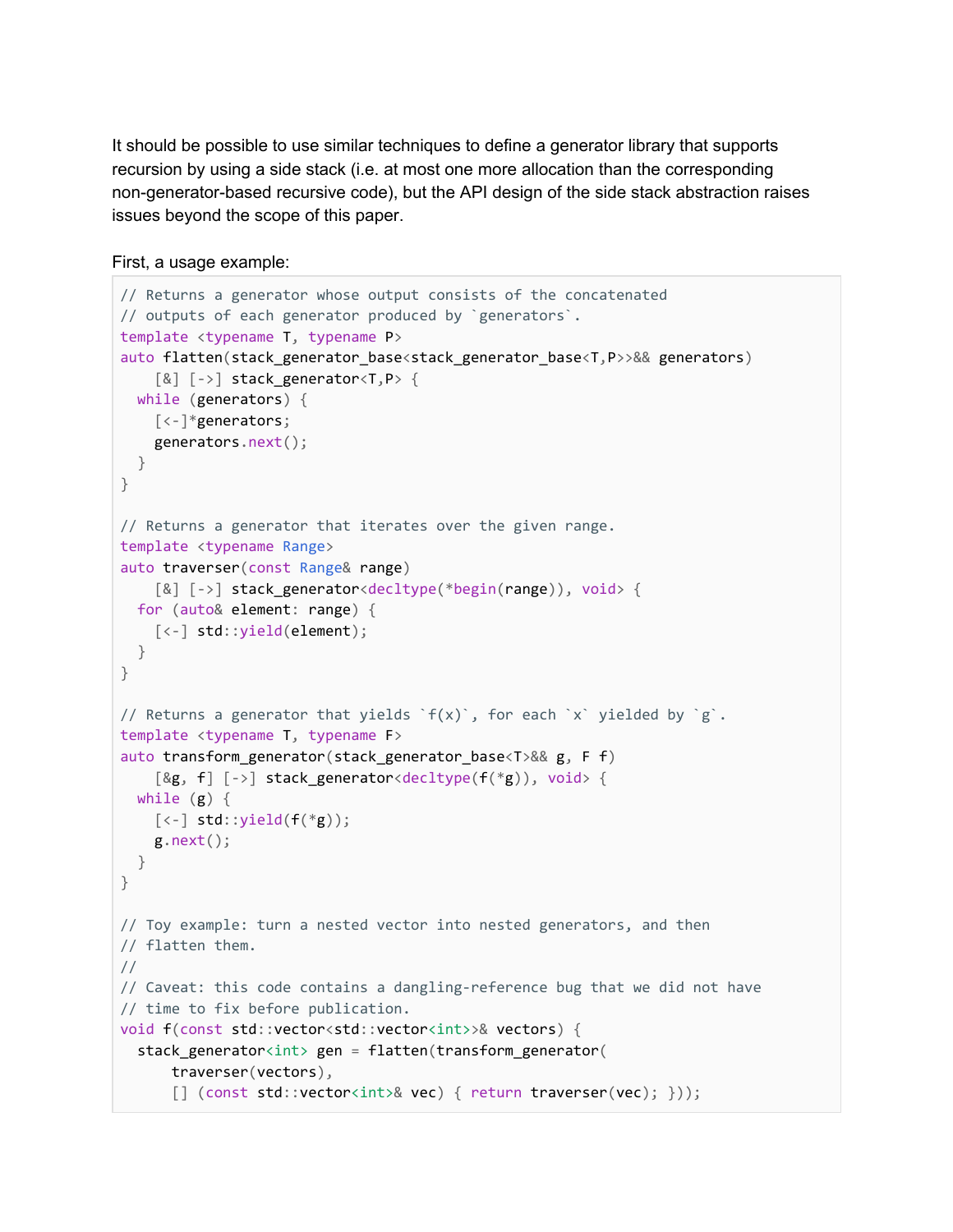```
while (gen) {
   // Do stuff with *gen
   gen.next();
 }
}
```
And the underlying implementation:

```
// The internal state of a stack_generator<T,P,Coroutine>
template <typename T, typename P>
struct stack generator state {
  // Pointer to the currently yielded value
 T^* value = nullptr;
 // The generator we have recursed into, if any
 stack_generator_base<T, P>* nested_generator = nullptr;
};
// Base class of all stack generators that take P and yield T.
// Allows us to type-erase the coroutine.
template <typename T, typename P>
class stack_generator_base {
  stack_generator_state<T,P> state_;
 P* yield_result_;
public:
  stack_generator_base(stack_generator_base&&) = delete;
  stack_generator_base& operator=(stack_generator_base&&) = delete;
 void next(P& p) {
    yield\_result_ = \&p;(void) next_impl(p);
    yield_result_ = nullptr;
  }
 operator bool() const {
    return state_.value != nullptr;
  }
 T& operator*() { return *state_.value; }
 T^* operator->() { return state_.value; }
  stack_generator_state<T,P> coroutine_suspend(
      std::yield_handle<T>& handle, Coroutine&) {
    return {handle.value, nullptr};
  }
  P& coroutine_resume(std::yield_handle<T>&) {
```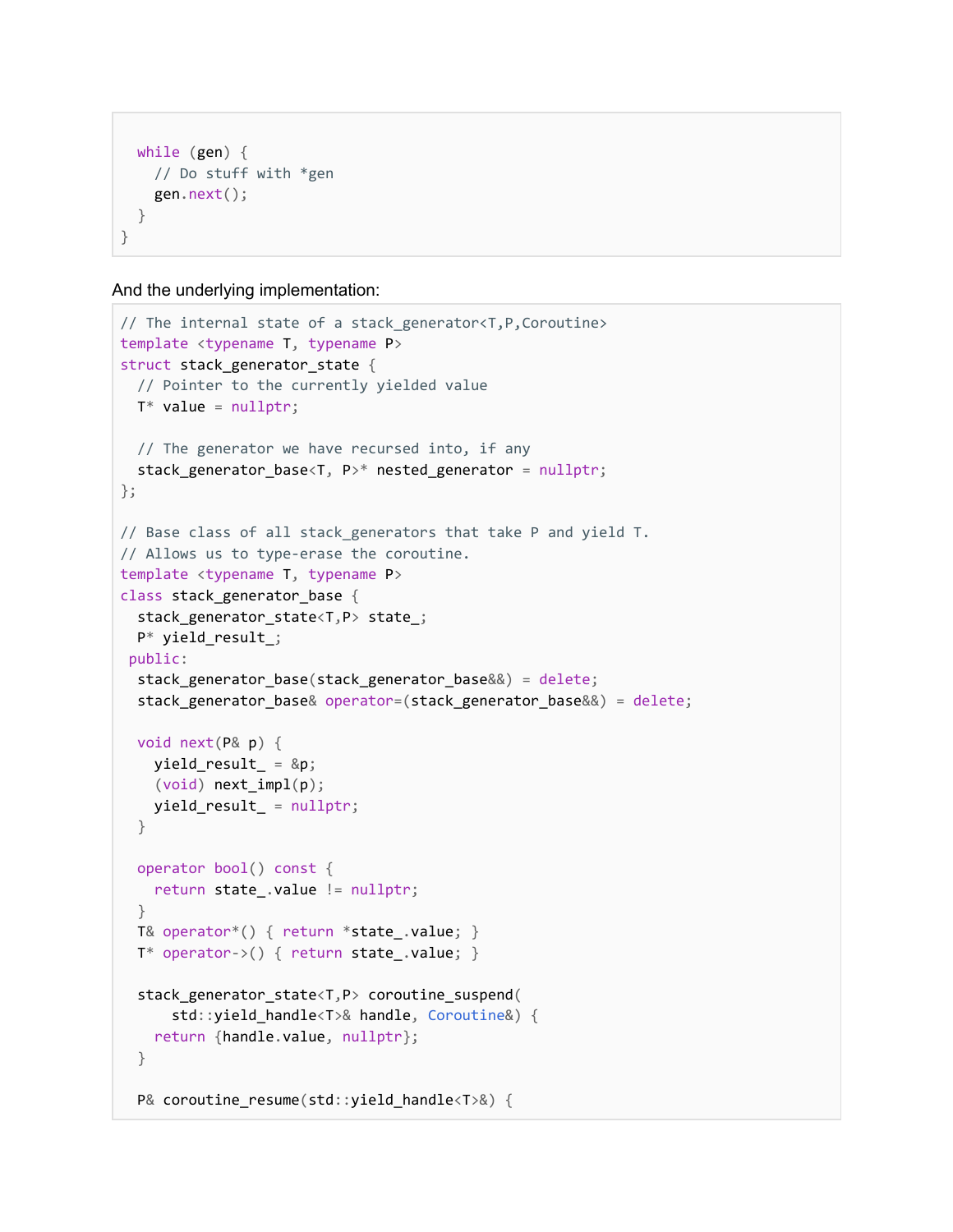```
return *yield_result_;
  }
 template <typename U, typename Q>
  stack_generator_state<T,P> coroutine_suspend(
      stack_generator_base<U,Q>&& inner_generator, Coroutine&) {
    return {&*inner_generator, &inner_generator};
  }
 template <typename U, typename Q>
 void coroutine_resume(stack_generator_base<U,Q>&&) {}
  stack_generator_state<T,P> coroutine_return() {
    return {};
  }
 private:
 template <typename T2, typename P2>
 friend class stack_generator_base<T2, P2>;
 // Resumes execution of the generator, and returns the new state
 virtual stack_generator_state<T,P> resume(P& p, size_t suspend_point) = 0;
 T^* next_impl() {
    if (state .nested generator != nullptr) {
      T^* value = state_.nested_generator.next_impl(p);
     if (value != nullptr) {
        return value;
      } else {
        state_.nested_generator = nullptr;
      }
    }
    assert(state_.nested_generator == nullptr);
    state_ = resume(p, suspend\_point);return state_.value;
 }
};
template <typename T, typename P = void, typename Coroutine>
class stack_generator : public stack_generator_base<T,P> {
public:
 using suspension_type = stack_generator_state<T,P>;
 template <typename F>
  stack_generator(F& coroutine_callback)
      : coroutine_(coroutine_callback()) {}
```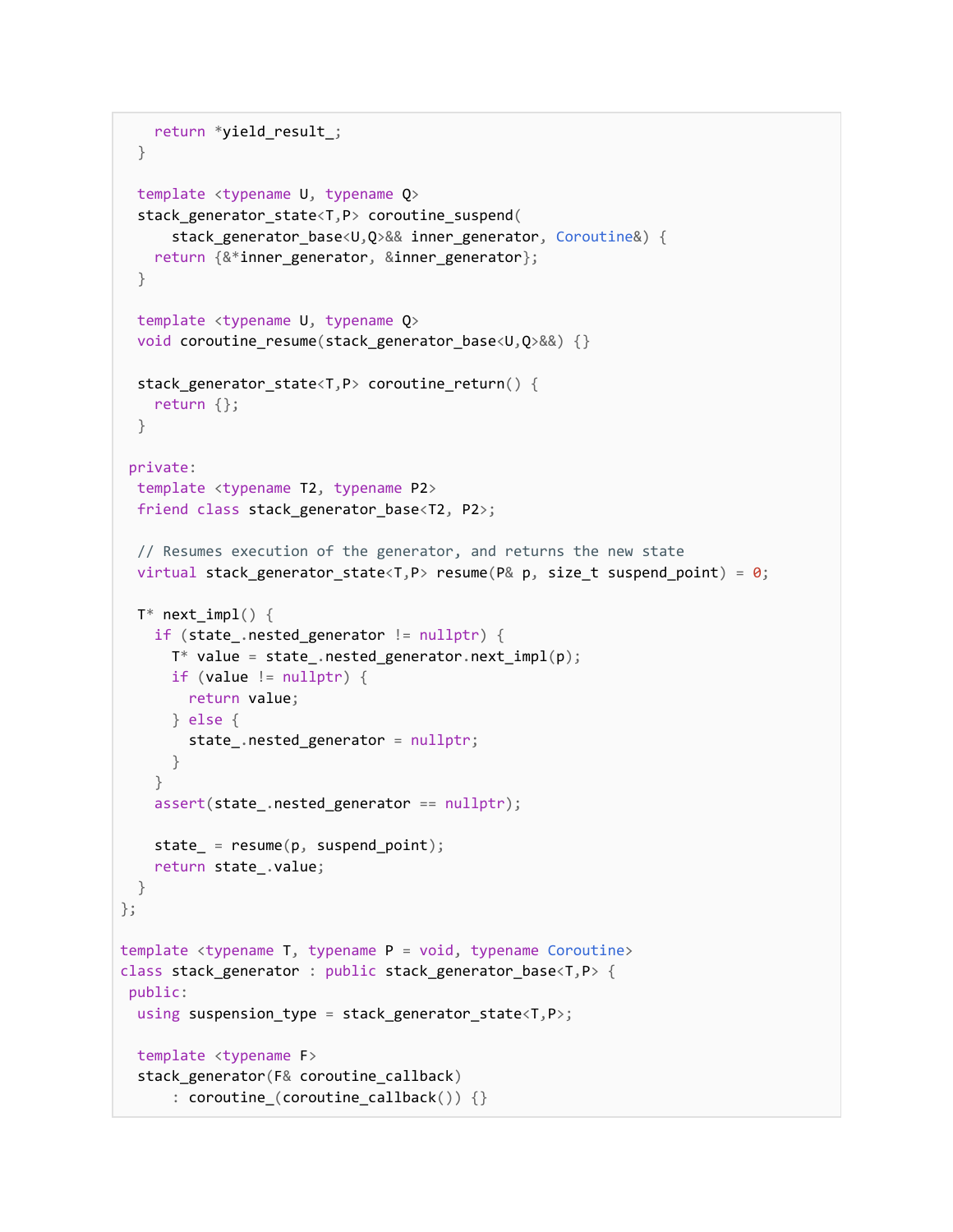```
private:
 Coroutine coroutine_;
 stack_generator_state<T,P> resume(P& p, size_t suspend_point) override {
   return coroutine_();
 }
};
```
#### <span id="page-34-0"></span>Parser Combinators

Coroutine syntax can be used to produce clear and elegant recursive-descent parsers. Here's an example usage, which parses a toy arithmetic expression language, computing the expression value on the fly:

```
// expr ::= expr addop factor | factor
// addop ::= '+' | '-'
// factor ::= number | ' (' expr ')'
enum class Sign { Plus, Minus };
Parser<Sign> AddOp() {
  return FirstMatch<Sign>(
      Map(Consume("+"), Sign::Plus),
      Map(Consume("-"), Sign::Minus));
}
auto Number() [] [->] Parser<int> {
  string_view input = [\langle -] Peek();
 int value;
  auto result = std::from_chars(input.begin(), input.end(), value);
  if (result.ec != std::errc{}) {
    [<-] Fail(result.ec);
  }
  [<-] AdvanceInput(result.ptr - input.begin());
  return value;
}
Parser<int> Factor() {
  return FirstMatch<int>(
      Number(),
      [ ] [- \rangle ] Parser<int> {
        [<-] Consume("(");
        int result = [\langle -] Expression();
        [<-] Consume(")");
```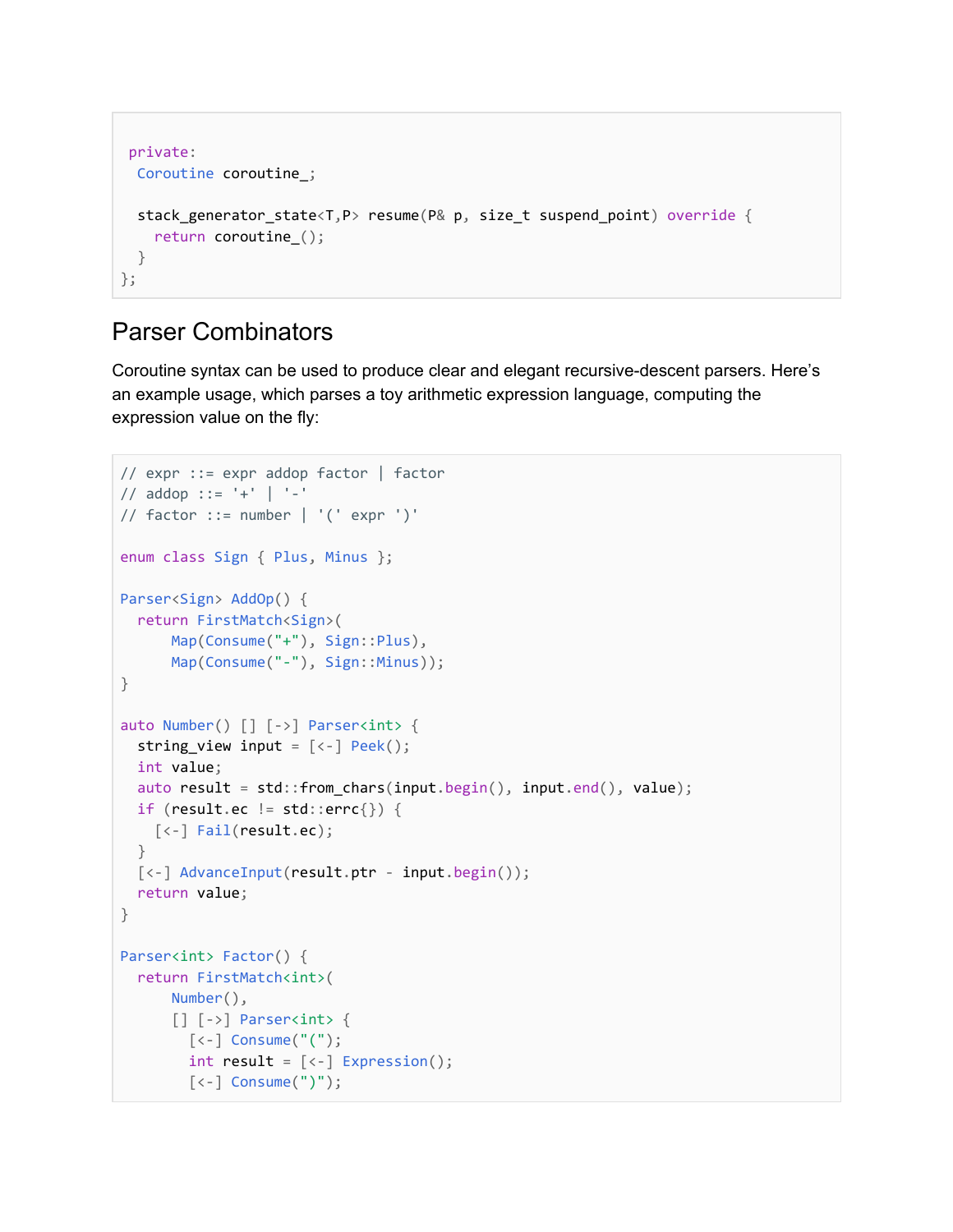```
return result;
      });
}
auto Expression() [] [->] Parser<int> {
 int result = [\langle -] Factor();
 while (!([<-] Peek()).empty()) {
    Sign sign = [\langle -] AddOp();
    int next = [\left\langle -\right] Factor();
    switch (sign) {
      case Sign::Plus:
        result += next;
        break;
      case Sign::Minus:
        result -= next;
        break;
    }
 }
 return result;
}
```
Here's the underlying Parser type (note that for exposition purposes, we err on the side of simplicity rather than efficiency):

```
// An intermediate state of a Parser. `value` represents the value just parsed
// (nullopt if the parse failed), and `tail` represents the unparsed suffix of
// the input.
template <typename T>
struct ParseState {
 optional<T> value;
 string_view tail;
};
template <typename T>
struct ParserReturnCallback {
 Parser<T> operator()(const T& val) { return Return(val); }
};
// A Parser<T> is essentially a function that takes a string_view, parses
// it to produce a T, and returns the result.
template <typename T>
class Parser {
  std::function<ParseState<T>(string_view)> parse_;
  std::optional<T> cached_result_;
```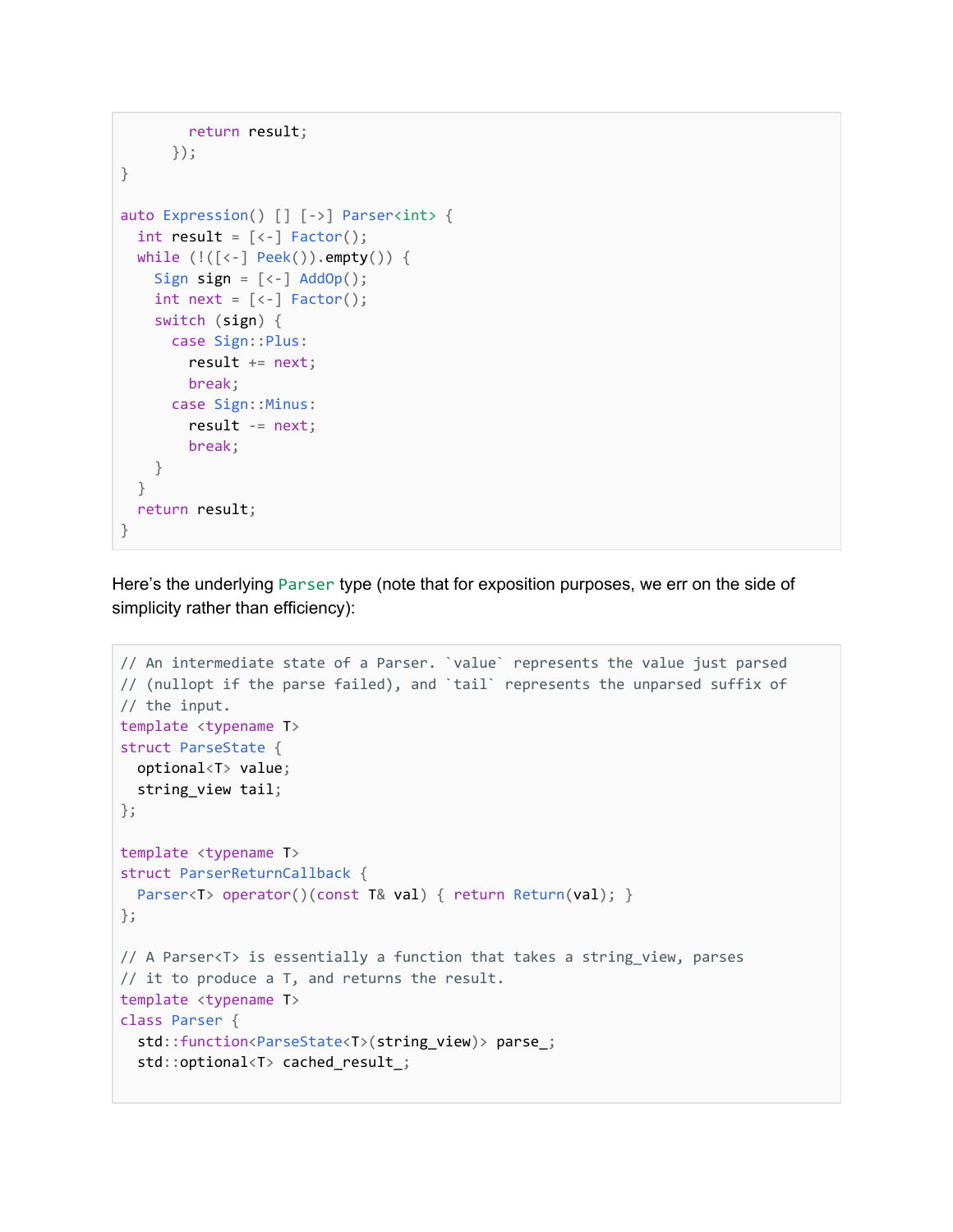```
public:
 class shared_state_type {
    template <typename U, typename Coroutine>
   Parser<T> coroutine_suspend(Parser<U>& parser, Coroutine& continuation) {
      return [&] (string_view input) -> ParseState<T> {
        ParseState<U> state = parser.parse(input);
       if (!state.value) {
          return {nullopt, state.tail};
        }
       return continuation().parse(state.tail);
     }
   }
   template <typename U>
   U coroutine_resume(Parser<U>& parser) {
     return *cached_result_;
   }
   Parser<T> coroutine_return(const T& value) {
     return Return(value);
   }
 };
 template <typename F>
 Parser(F& coroutine callback)
      requires std::is_coroutine_v<decltype(coroutine_callback())>
      : parse ([coroutine = coroutine callback()] (string view input)
              -> ParseState<T> {
          return coroutine({});
        }) {}
 template <typename F>
 Parser(F& parse)
      requires std::is_convertible_v<
                   decltype(parse(std::declval<string_view>)), ParseState<T>>
      : parse_(parse) {}
 ParseState<T> parse(string_view str) const {
   ParseState<T> result = parse_(str);
   cached_result_ = result.value;
   return result;
 }
};
```
And here are the reusable low-level parsing operations used in the above example: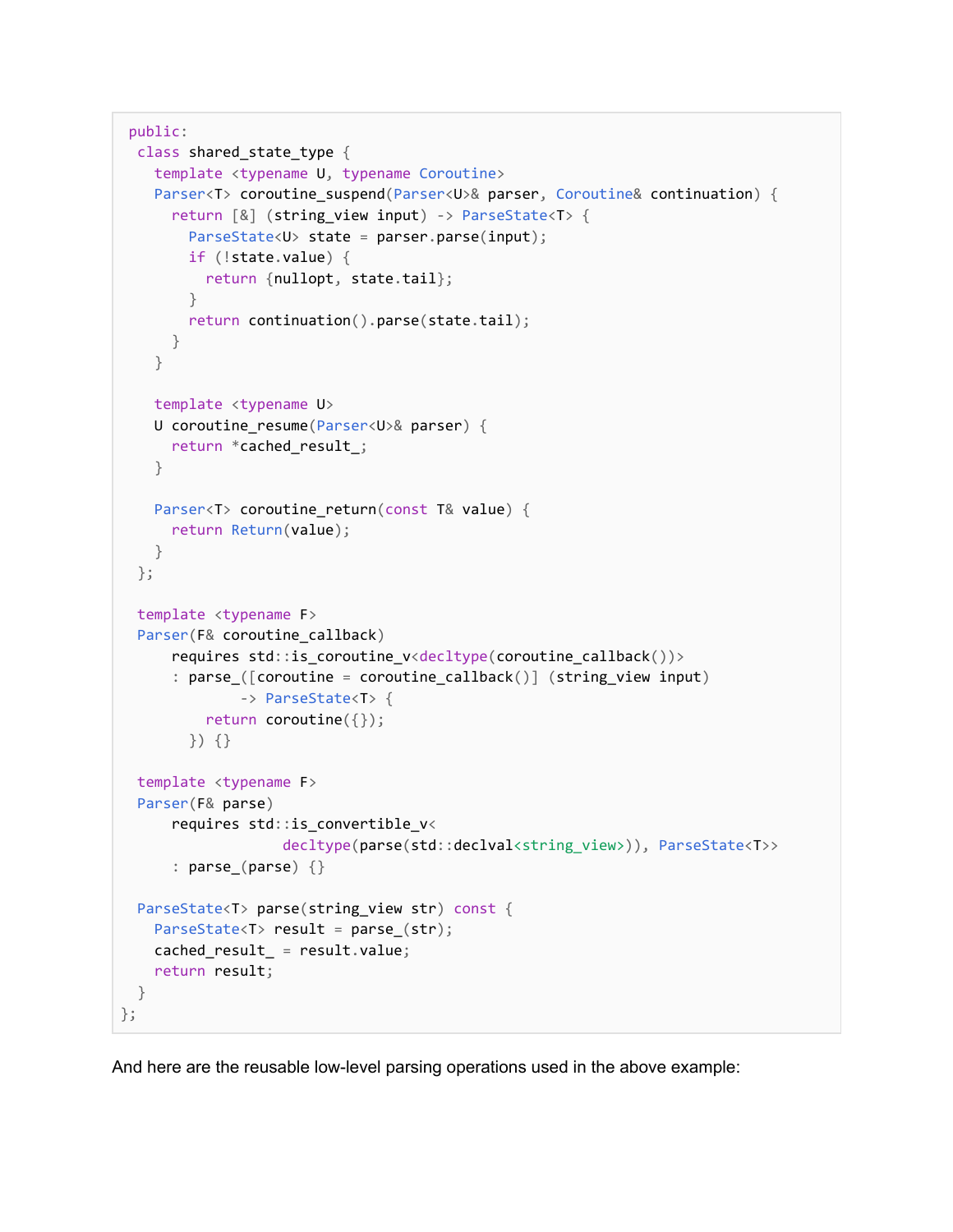```
// Parser which returns the given value, without consuming any input
template <typename T>
Parser<T> Return(const T& val) {
 return [-] (string_view input) { return val; };
}
// Parser which produces the entire remaining input as a string_view,
// without consuming any of it.
Parser<string_view> Peek() {
  return [] (string_view input) {
    return ParseState<string_view>{ input, input }
 };
}
// Parser which consumes n characters of input.
Parser<void> AdvanceInput(size t n) {
 return [] (string_view input) {
    input.remove_prefix(n);
    return ParseState<void>{input};
 }
}
// Parser which fails without consuming any input.
Parser<void> Fail() {
 return [] (string_view input) {
    return {nullopt, input};
 }
}
namespace internal {
ParseState<T> FirstMatchImpl(string_view input) {
 return {nullopt, input};
}
template <typename T, typename... Parser_Ts>
ParseState<T> FirstMatchImpl(string_view input, Parser<T> parser,
                             Parser_Ts... parsers) {
 ParseState<T> result = parser.parse(input);
 if (result.value) {
   return result;
 } else {
    return FirstMatchImpl(input, std::move(parsers)...);
  }
}
} // namespace internal
// Parser which parses a T value from the first of parsers... which
```